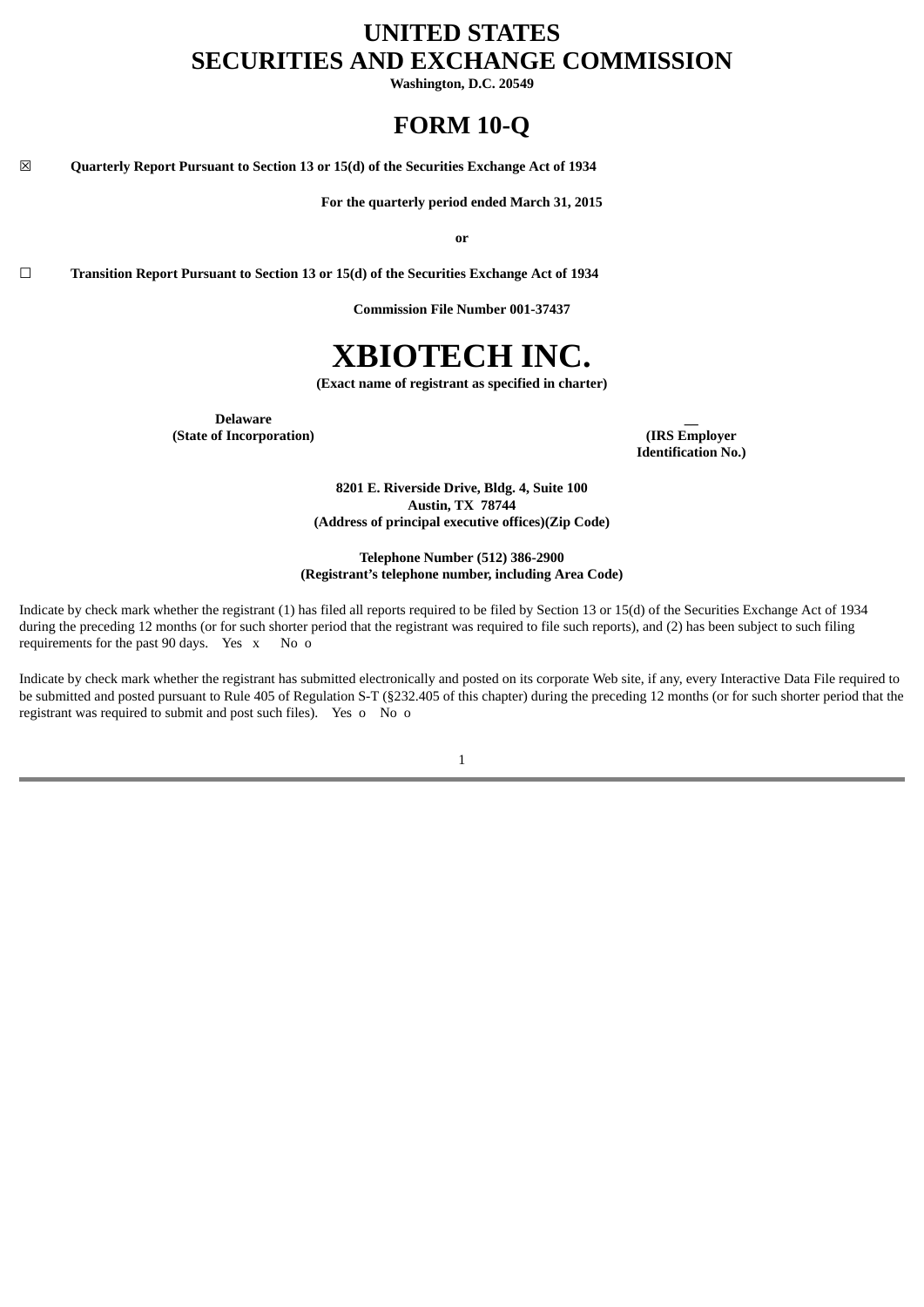Indicate by check mark whether the registrant is a large accelerated filer, an accelerated filer, a non-accelerated filer or a smaller reporting company. See the definitions of "large accelerated filer," "accelerated filer" and "smaller reporting company" in Rule 12b-2 of the Exchange Act.

| Large accelerated filer |                                                           | Accelerated filer         |  |
|-------------------------|-----------------------------------------------------------|---------------------------|--|
| Non-accelerated filer   | $\boxtimes$ (Do not check if a smaller reporting company) | Smaller reporting company |  |
|                         |                                                           |                           |  |

Indicate by check mark whether the registrant is a shell company (as defined in Rule 12b-2 of the Exchange Act). Yes  $\Box$  No  $\boxtimes$ 

As of May 27, 2015, there were 27,984,964 shares of the registrant's common stock were issued and outstanding.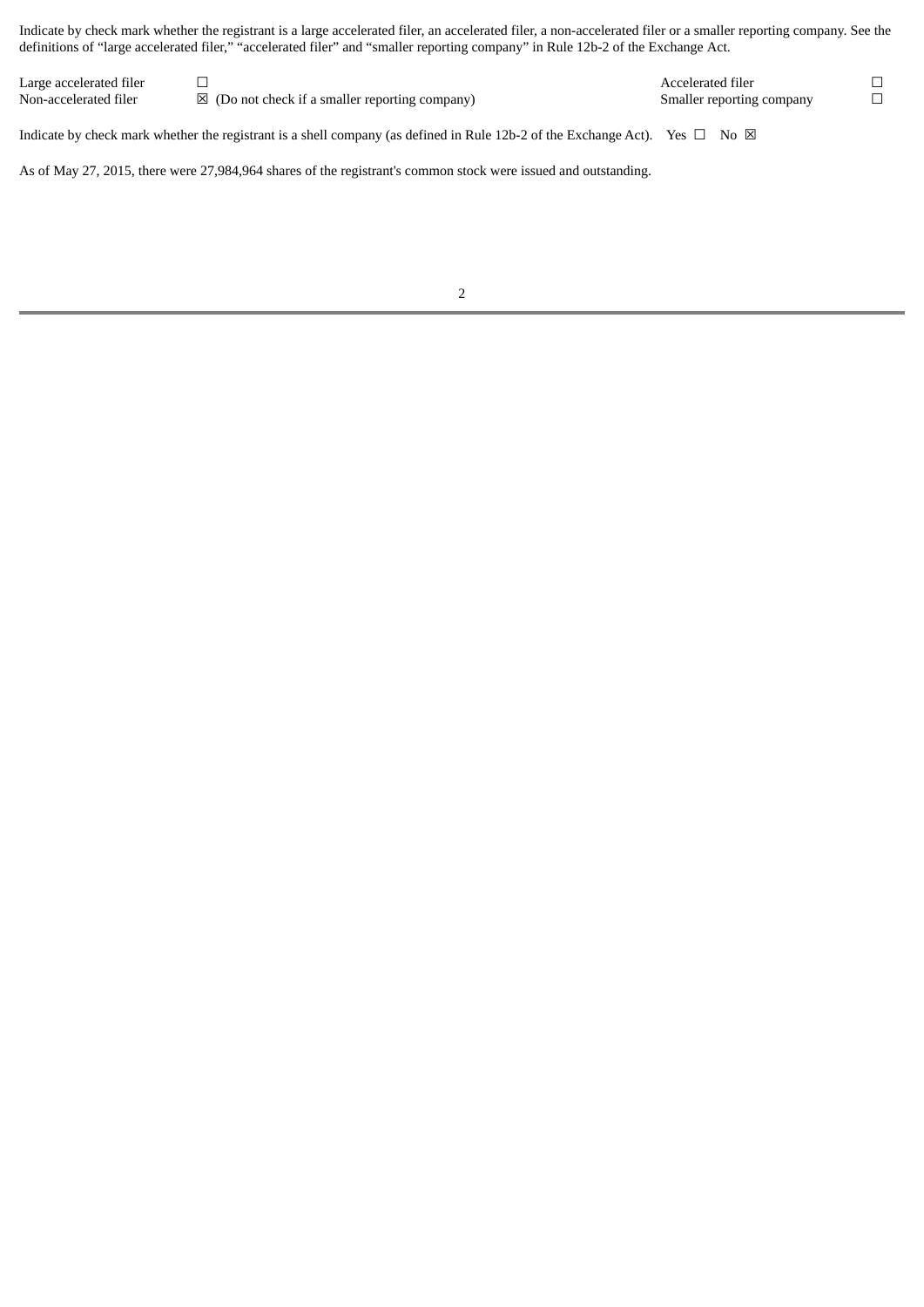### **XBIOTECH INC. THREE MONTHS ENDED MARCH 31, 2015 INDEX**

## **PART I—FINANCIAL INFORMATION**

| Item 1.        | <b>Consolidated Financial Statements</b>                                                                         |                  |
|----------------|------------------------------------------------------------------------------------------------------------------|------------------|
|                | Consolidated Balance Sheets as of March 31, 2015 (unaudited) and December 31, 2014                               | $6\overline{6}$  |
|                | Consolidated Statements of Operations for the three months ended March 31, 2015 (unaudited) and 2014 (unaudited) | $\overline{Z}$   |
|                | Consolidated Statements of Comprehensive Loss for the three months ended March 31, 2015 (unaudited) and 2014     |                  |
|                | (unaudited)                                                                                                      | 8                |
|                | Consolidated Statements of Cash Flows for the three months ended March 31, 2015 (unaudited) and 2014 (unaudited) | 9                |
|                | <b>Notes to Consolidated Financial Statements (unaudited)</b>                                                    | <u>10</u>        |
| Item 2.        | <b>Management's Discussion and Analysis of Financial Condition and Results of Operations</b>                     | <u>18</u>        |
| Item 3.        | <b>Quantitative and Qualitative Disclosures About Market Risk</b>                                                | 23               |
| Item 4.        | <b>Controls and Procedures</b>                                                                                   | 23               |
|                | <b>PART II-OTHER INFORMATION</b>                                                                                 |                  |
| <u>Item 1.</u> | <b>Legal Proceedings</b>                                                                                         | $\underline{24}$ |
| Item 1A.       | <b>Risk Factors</b>                                                                                              | 24               |
| Item 2.        | <b>Unregistered Sales of Equity Securities and Use of Proceeds</b>                                               | 24               |
| Item 3.        | <b>Defaults Upon Senior Securities</b>                                                                           | 25               |
| <u>Item 4.</u> | <b>Mine Safety Disclosures</b>                                                                                   | 25               |
| Item 5.        | <b>Other Information</b>                                                                                         | 25               |
| Item 6.        | <b>Exhibits</b>                                                                                                  | 25               |
|                |                                                                                                                  |                  |
|                |                                                                                                                  |                  |
|                | <b>SIGNATURES</b>                                                                                                |                  |
|                | <b>EXHIBIT INDEX</b>                                                                                             |                  |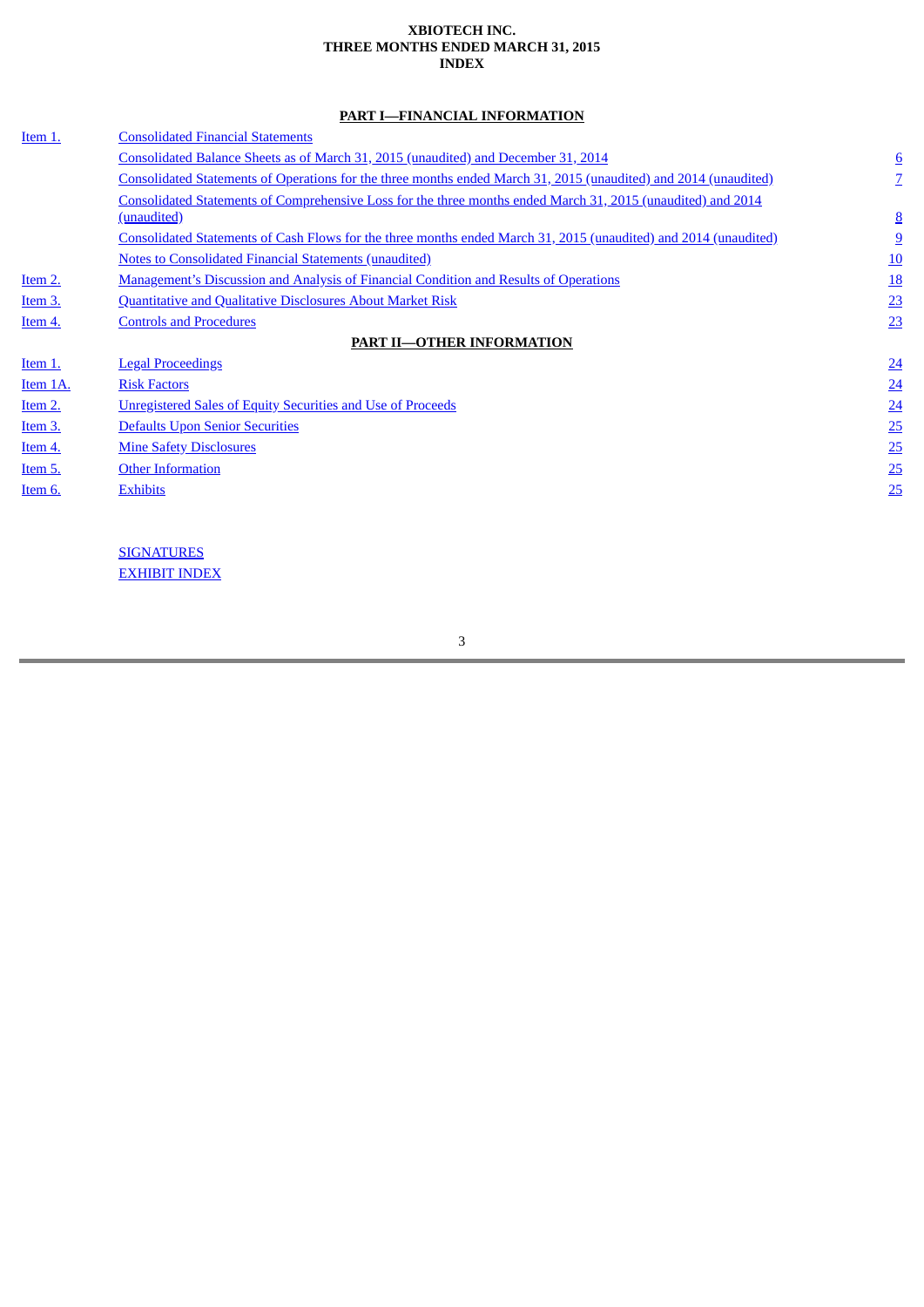### **CAUTIONARY STATEMENTS REGARDING FORWARD-LOOKING STATEMENTS**

This Quarterly Report on Form 10-Q contains forward-looking statements, which reflect our current views with respect to, among other things, our operations and financial performance. All statements other than statements of historical facts contained in this Quarterly Report on Form 10-Q are forward-looking statements. You can identify forward-looking statements by terminology such as "may," "will," "should," "would," "could," "expects," "plans," "contemplate," "anticipates," "believes," "estimates," "predicts," "projects," "intend" or "continue" or the negative of such terms or other comparable terminology, although not all forward-looking statements contain these identifying words. Forward-looking statements are subject to inherent risks and uncertainties in predicting future results and conditions that could cause the actual results to differ materially from those projected in these forward-looking statements. These forward-looking statements include, but are not limited to statements about:

- our ability to obtain regulatory approval to market and sell Xilonix™ in the United States, Europe and elsewhere;
- the initiation, timing, cost, progress and success of our research and development programs, preclinical studies and clinical trials for Xilonix™ and other product candidates;
- our ability to advance product candidates into, and successfully complete, clinical trials;
- our ability to successfully commercialize the sale of Xilonix™ in the United States, Europe and elsewhere;
- our ability to recruit sufficient numbers of patients for our future clinical trials for our pharmaceutical products;
- our ability to achieve profitability;
- our ability to obtain funding for our operations, including research funding;
- our ability to identify additional new products using our True Human™ antibody discovery platform;
- the implementation of our business model and strategic plans;
- our ability to develop and commercialize product candidates for orphan and niche indications independently;
- our commercialization, marketing and manufacturing capabilities and strategy;
- our ability to protect our intellectual property and operate our business without infringing upon the intellectual property rights of others;
- our expectations regarding federal, state and foreign regulatory requirements;
- the therapeutic benefits, effectiveness and safety of our product candidates;
- the accuracy of our estimates of the size and characteristics of the markets that may be addressed by our products and product candidates;

- the rate and degree of market acceptance and clinical utility of Xilonix™ and future products, if any;
- the timing of and our collaborators' ability to obtain and maintain regulatory approvals for our product candidates;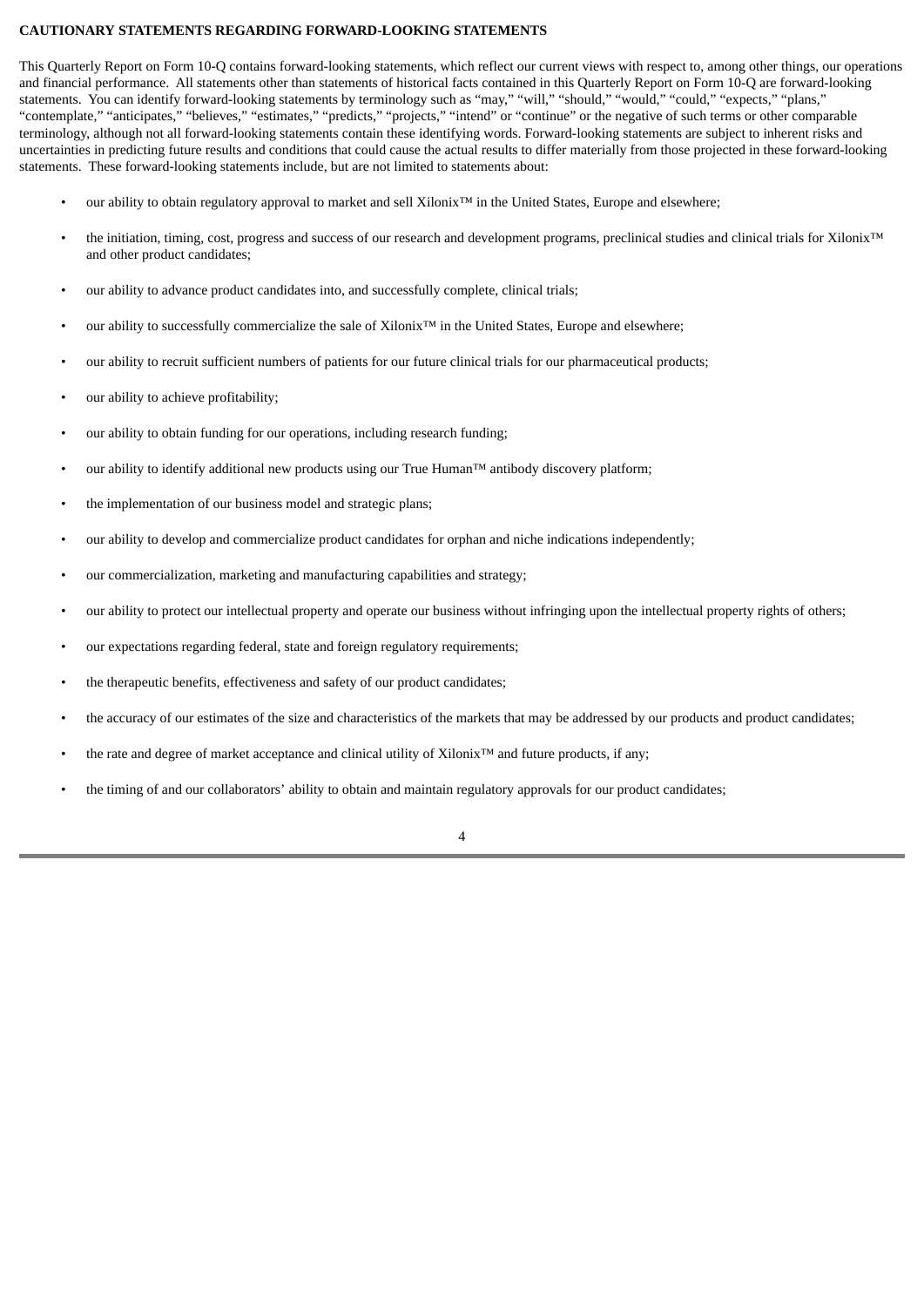- our expectations regarding market risk, including interest rate changes and foreign currency fluctuations;
- our belief in the sufficiency of our cash flows to meet our needs for at least the next 12 to 24 months;
- our expectations regarding the timing during which we will be an emerging growth company under the JOBS Act;
- our ability to engage and retain the employees required to grow our business;
- our future financial performance and projected expenditures;
- developments relating to our competitors and our industry, including the success of competing therapies that are or become available; and
- estimates of our expenses, future revenue, capital requirements and our needs for additional financing.

All forward looking statements in this Quarterly Report on Form 10-Q involve known and unknown risks, uncertainties and other factors that may cause our actual results, performance or achievements to be materially different from any future results, performance or achievements expressed or implied by these forward-looking statements. Factors that may cause actual results to differ materially from current expectations include, among other things, those under the heading "Risk Factors" included in our prospectus filed on April 16<sup>th</sup>, 2015, and elsewhere in this Quarterly Report on Form 10-Q. These factors should not be construed as exhaustive and should be read in conjunction with the other cautionary statements that are included in this Quarterly Report on Form 10-Q. Given these uncertainties, you should not place undue reliance on these forward-looking statements. Except as required by law, we assume no obligation to update or revise these forward-looking statements for any reason, even if new information becomes available in the future.

This Quarterly Report on Form 10-Q also contains estimates, projections and other information concerning our industry, our business, and the markets for certain medical conditions, including data regarding the estimated size of those markets, and the incidence and prevalence of certain medical conditions. Information that is based on estimates, forecasts, projections, market research or similar methodologies is inherently subject to uncertainties and actual events or circumstances may differ materially from events and circumstances reflected in this information. Unless otherwise expressly stated, we obtained this industry, business, market and other data from reports, research surveys, studies and similar data prepared by market research firms and other third parties, industry, medical and general publications, government data and similar sources.

<sup>5</sup>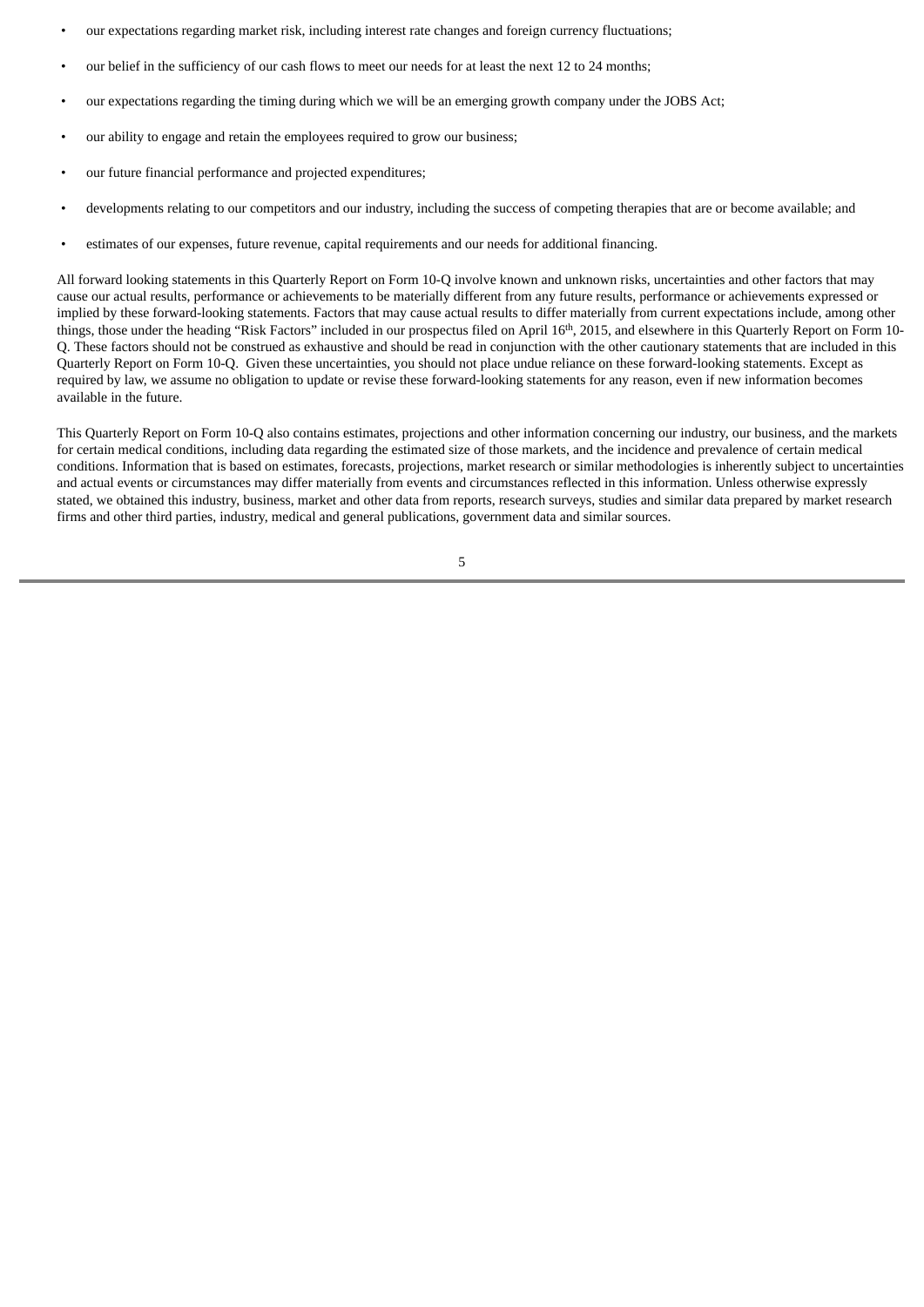### <span id="page-5-0"></span>**XBiotech Inc.**

### Consolidated Balance Sheets (in thousands, except share data)

|                                                                                                       |               | March 31,<br>2015<br>(unaudited) |    | December 31,<br>2014 |
|-------------------------------------------------------------------------------------------------------|---------------|----------------------------------|----|----------------------|
| <b>Assets</b>                                                                                         |               |                                  |    |                      |
| Current assets:                                                                                       |               |                                  |    |                      |
| Cash and cash equivalents                                                                             | \$            | 52,236                           | \$ | 57,329               |
| Prepaid expenses and other current assets                                                             |               | 493                              |    | 411                  |
| Deferred offering costs                                                                               |               | 1,036                            |    | 324                  |
| Total current assets                                                                                  |               | 53,765                           |    | 58,064               |
| Property and equipment, net                                                                           |               | 4,923                            |    | 4,113                |
| <b>Total assets</b>                                                                                   | $\frac{1}{2}$ | 58,688                           | S  | 62,177               |
| Liabilities and shareholders' equity                                                                  |               |                                  |    |                      |
| <b>Current liabilities:</b>                                                                           |               |                                  |    |                      |
| Accounts payable                                                                                      | \$            | 2,915                            | \$ | 1,629                |
| Accrued expenses                                                                                      |               | 911                              |    | 1,518                |
| <b>Total current liabilities</b>                                                                      |               | 3.826                            |    | 3,147                |
| Long-term liabilities:                                                                                |               |                                  |    |                      |
| Deferred rent                                                                                         |               | 2                                |    |                      |
| <b>Total liabilities</b>                                                                              |               | 3,828                            |    | 3,147                |
| Shareholders' equity:                                                                                 |               |                                  |    |                      |
| Common stock, no par value, unlimited shares authorized, 27,726,631 and 27,546,632 shares outstanding |               |                                  |    |                      |
| at March 31, 2015 and December 31, 2014, respectively                                                 |               | 156,393                          |    | 152,351              |
| Accumulated other comprehensive loss                                                                  |               | (251)                            |    | (153)                |
| Accumulated deficit                                                                                   |               | (101, 282)                       |    | (93, 168)            |
| Total shareholders' equity                                                                            |               | 54,860                           |    | 59,030               |
| Total liabilities and shareholders' equity                                                            | \$            | 58,688                           | \$ | 62,177               |
| See accompanying notes.                                                                               |               |                                  |    |                      |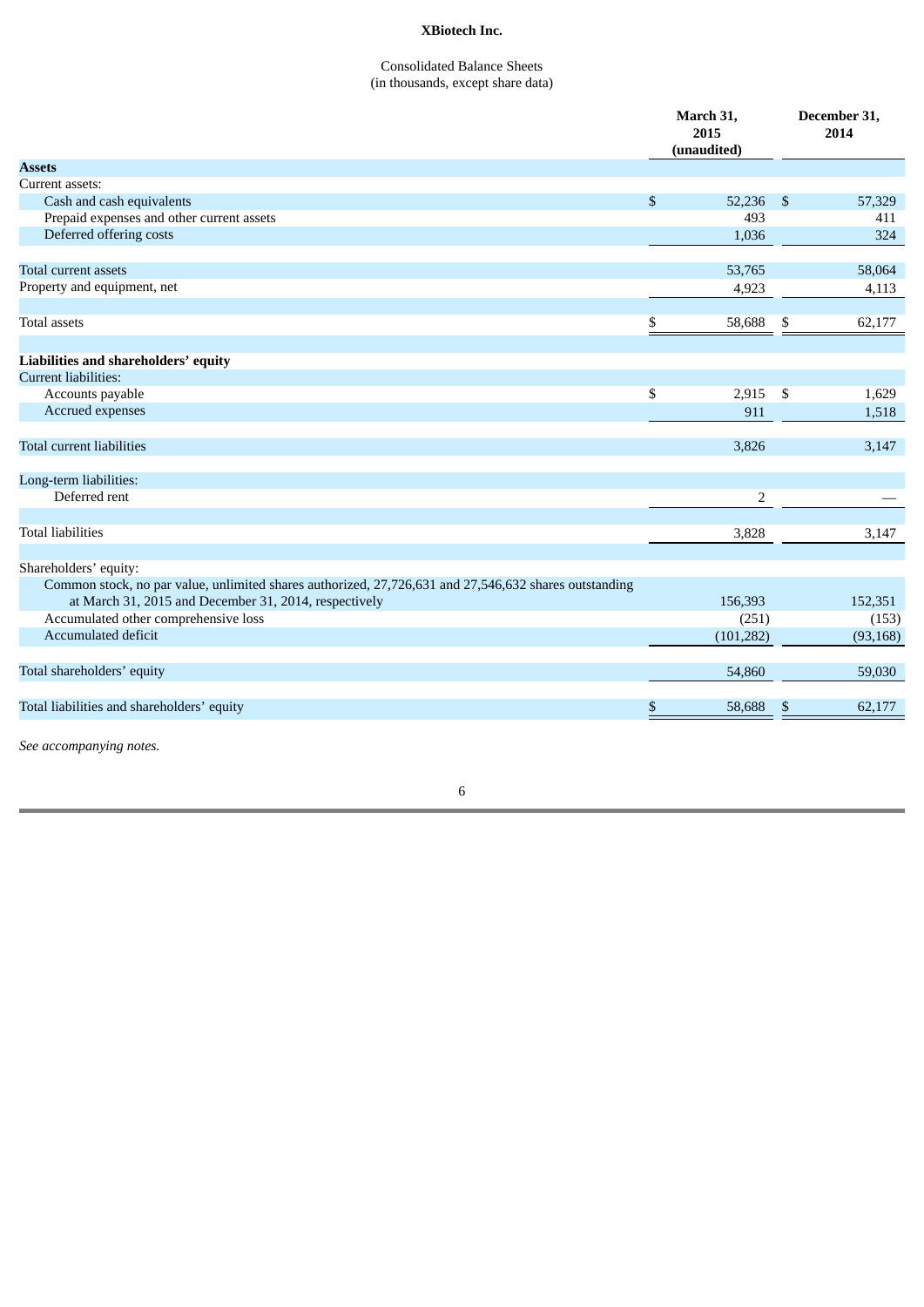### <span id="page-6-0"></span>**XBiotech Inc.**

### Consolidated Statements of Operations (in thousands, except share and per share data)

|                                                             |                     | Three Months Ended March 31, |                     |  |
|-------------------------------------------------------------|---------------------|------------------------------|---------------------|--|
|                                                             | 2015<br>(unaudited) |                              | 2014<br>(unaudited) |  |
| Operating expenses:                                         |                     |                              |                     |  |
| Research and development                                    | \$                  | 6,784<br>- \$                | 2,350               |  |
| General and administrative                                  | 1,421               |                              | 2,154               |  |
|                                                             |                     |                              |                     |  |
| Total operating expenses                                    | 8,205               |                              | 4,504               |  |
|                                                             |                     |                              |                     |  |
| Loss from operations                                        | (8,205)             |                              | (4,504)             |  |
|                                                             |                     |                              |                     |  |
| Other income:                                               |                     |                              |                     |  |
| Foreign exchange gain                                       |                     | 91                           |                     |  |
|                                                             |                     |                              |                     |  |
| Total other income                                          |                     | 91                           |                     |  |
|                                                             |                     |                              |                     |  |
| Net loss                                                    |                     | $(8,114)$ \$                 | (4,503)             |  |
|                                                             |                     |                              |                     |  |
| Net loss per share—basic and diluted                        | \$                  | $(0.29)$ \$                  | (0.19)              |  |
| Shares used to compute basic and diluted net loss per share | 27,641,565          |                              | 23,550,212          |  |
|                                                             |                     |                              |                     |  |

*See accompanying notes.*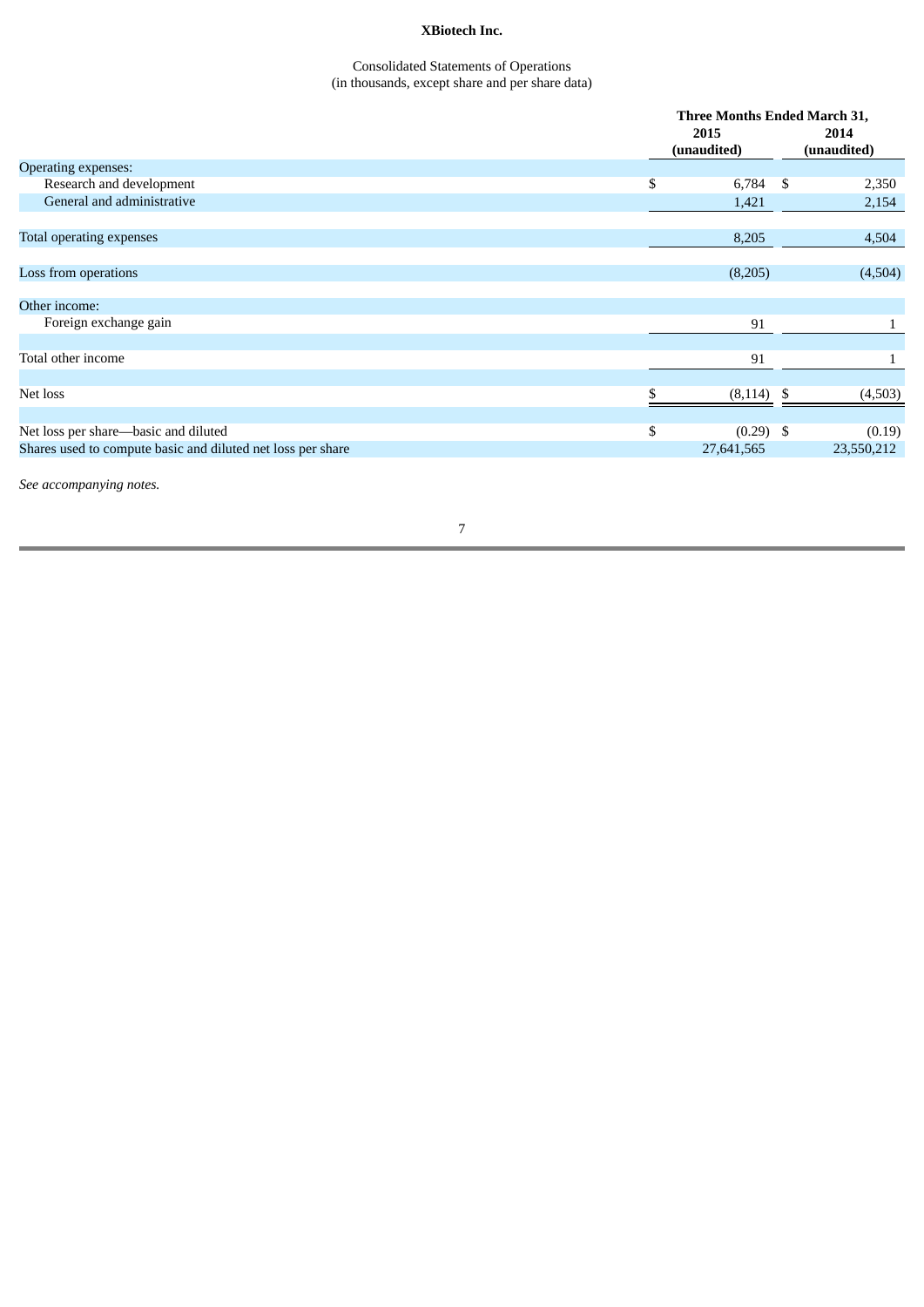### <span id="page-7-0"></span>Consolidated Statements of Comprehensive Loss (in thousands)

|                                         |   | Three Months Ended March 31, |  |             |  |
|-----------------------------------------|---|------------------------------|--|-------------|--|
|                                         |   | 2014<br>2015                 |  |             |  |
|                                         |   | (unaudited)                  |  | (unaudited) |  |
| Net loss                                | Φ | $(8,114)$ \$                 |  | (4,503)     |  |
| Foreign currency translation adjustment |   | (98)                         |  | (86)        |  |
| Comprehensive loss                      |   | (8,212)                      |  | (4,589)     |  |

*See accompanying notes.*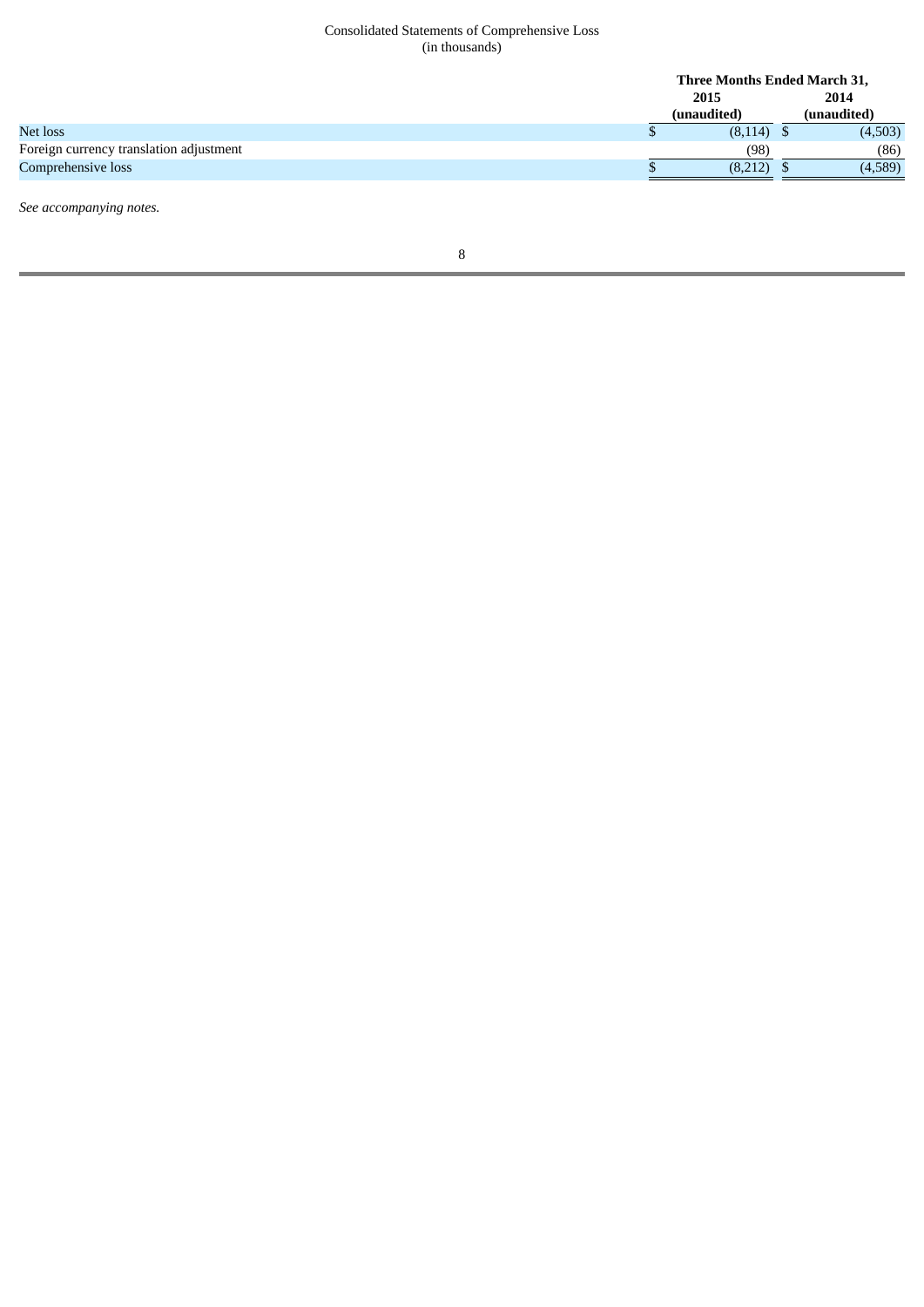### <span id="page-8-0"></span>**XBiotech Inc.**

### Consolidated Statements of Cash Flows (in thousands)

|                                                                             | <b>Three Months Ended March 31,</b><br>2015<br>2014 |              |  |
|-----------------------------------------------------------------------------|-----------------------------------------------------|--------------|--|
|                                                                             | (unaudited)                                         | (unaudited)  |  |
| <b>Operating activities</b>                                                 |                                                     |              |  |
| Net loss                                                                    | \$<br>$(8,114)$ \$                                  | (4,503)      |  |
| Adjustments to reconcile net loss to net cash used in operating activities: |                                                     |              |  |
| Depreciation                                                                | 165                                                 | 141          |  |
| Share-based compensation expense                                            | 1,222                                               | 1,842        |  |
| Changes in operating assets and liabilities:                                |                                                     |              |  |
| Prepaid expenses and other current assets                                   | (82)                                                | 174          |  |
| Accounts payable                                                            | 883                                                 | (180)        |  |
| Accrued expenses                                                            | (607)                                               | 187          |  |
| Deferred rent                                                               |                                                     | 2            |  |
| Net cash used in operating activities                                       | (6,531)                                             | (2, 339)     |  |
| <b>Investing activities</b>                                                 |                                                     |              |  |
| Purchase of property and equipment                                          | (571)                                               | (58)         |  |
| Net cash used in investing activities                                       | (571)                                               | (58)         |  |
| <b>Financing activities</b>                                                 |                                                     |              |  |
| Issuance of common stock and warrants, net                                  | 2,401                                               | 11,605       |  |
| Issuance of common stock under stock option plan                            |                                                     | 8            |  |
| Collection of subscription receivable                                       | 410                                                 |              |  |
| Deferred offering costs                                                     | (712)                                               |              |  |
| Net cash provided by financing activities                                   | 2,107                                               | 11,605       |  |
| Effect of foreign exchange rate on cash and cash equivalents                | (98)                                                | (86)         |  |
| Net change in cash and cash equivalents                                     | (5,093)                                             | 9,122        |  |
| Cash and cash equivalents, beginning of period                              | 57,329                                              | 4,167        |  |
| Cash and cash equivalents, end of period                                    | 52,236<br>\$                                        | 13,289<br>\$ |  |

*See accompanying notes.*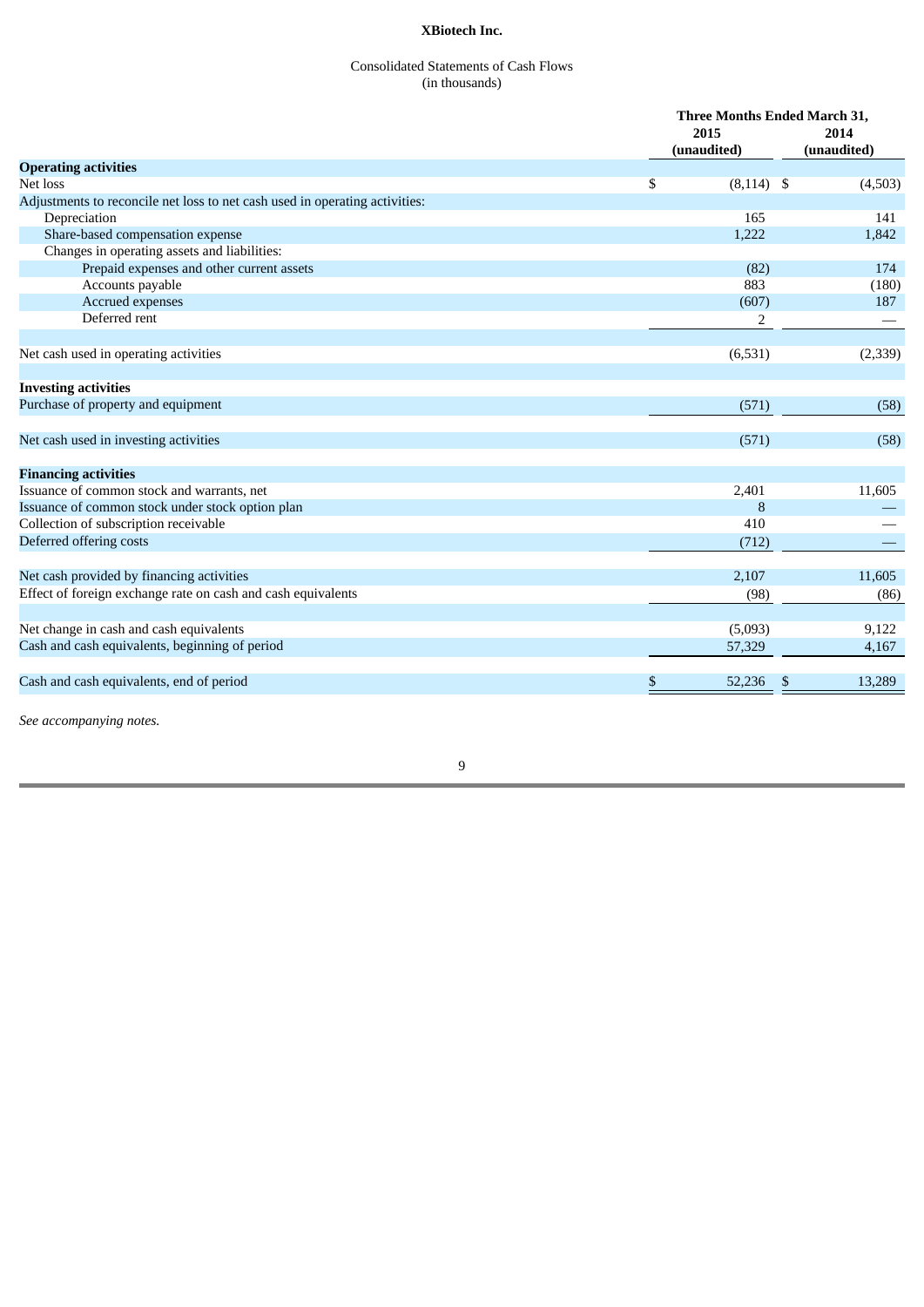#### <span id="page-9-0"></span>**XBiotech Inc.** Notes to Consolidated Financial Statements

### **1. Organization**

XBiotech, Inc. ("XBiotech" or "the Company") was incorporated in Canada on March 22, 2005. XBiotech USA Inc., a wholly-owned subsidiary of the Company, was incorporated in Delaware, United States ("U.S.") in November 2007. XBiotech Schweiz AG, a wholly-owned subsidiary of the Company, was incorporated in Zug, Switzerland in August 2010. XBiotech Japan KK, a wholly-owned subsidiary of the Company, was incorporated in Tokyo, Japan in March 2013. XBiotech GmbH, a wholly-owned subsidiary of the Company, was incorporated in Germany in January 2014.

Since its inception, XBiotech has focused on advancing technology to rapidly identify and clone antibodies from individuals that have resistance to disease. At the heart of the Company is a proprietary technical knowhow to translate natural human immunity into therapeutic product candidates.

In 2005, the Company began to develop a new framework for commercial manufacturing, using technology that required less capital, fewer operators and provided greater flexibility than standard industry practices.

With the manufacturing capability to produce its True Human™ antibody therapy, in 2010 the Company began a clinical trial program. The first clinical trial program at MD Anderson Cancer Center began treating the sickest cancer patients irrespective of tumor type. Soon thereafter, the Company used the same antibody therapy in various clinical studies at treatment centers around the U.S. and abroad to investigate the antibody effect in patients that had vascular disease, leukemia, type 2 diabetes, psoriasis or acne.

The Company's headquarters are located in Austin, Texas.

The Company continues to be subject to a number of risks common to companies in similar stages of development. Principal among these risks are the uncertainties of technological innovations, dependence on key individuals, development of the same or similar technological innovations by the Company's competitors and protection of proprietary technology. The Company's ability to fund its planned clinical operations, including completion of its planned trials, is expected to depend on the amount and timing of cash receipts from future collaboration or product sales and/or financing transactions.

### **2. Significant Accounting Policies**

### **Basis of Presentation**

These consolidated financial statements have been prepared in conformity with accounting principles generally accepted in the United States, or US GAAP.

In the Company's opinion, the accompanying interim unaudited consolidated financial statements have been prepared on the same basis as the audited consolidated financial statements and include all adjustments, consisting of normal, recurring adjustments, necessary for a fair presentation. Certain information and disclosures normally included in the notes to the annual consolidated financial statements prepared in accordance with GAAP have been omitted from these interim unaudited consolidated financial statements pursuant to the rules and regulations of the SEC. Accordingly, these interim unaudited consolidated financial statements should be read in conjunction with the consolidated financial statements and the accompanying notes for the fiscal year ended December 31, 2014, which are included in the Company's Registration Statement on Form S-1, filed with the SEC on April 14 2015. The results of operations for the three months ended March 31, 2015 are not necessarily indicative of the results to be expected for the year ending December 31, 2015 or for any other period.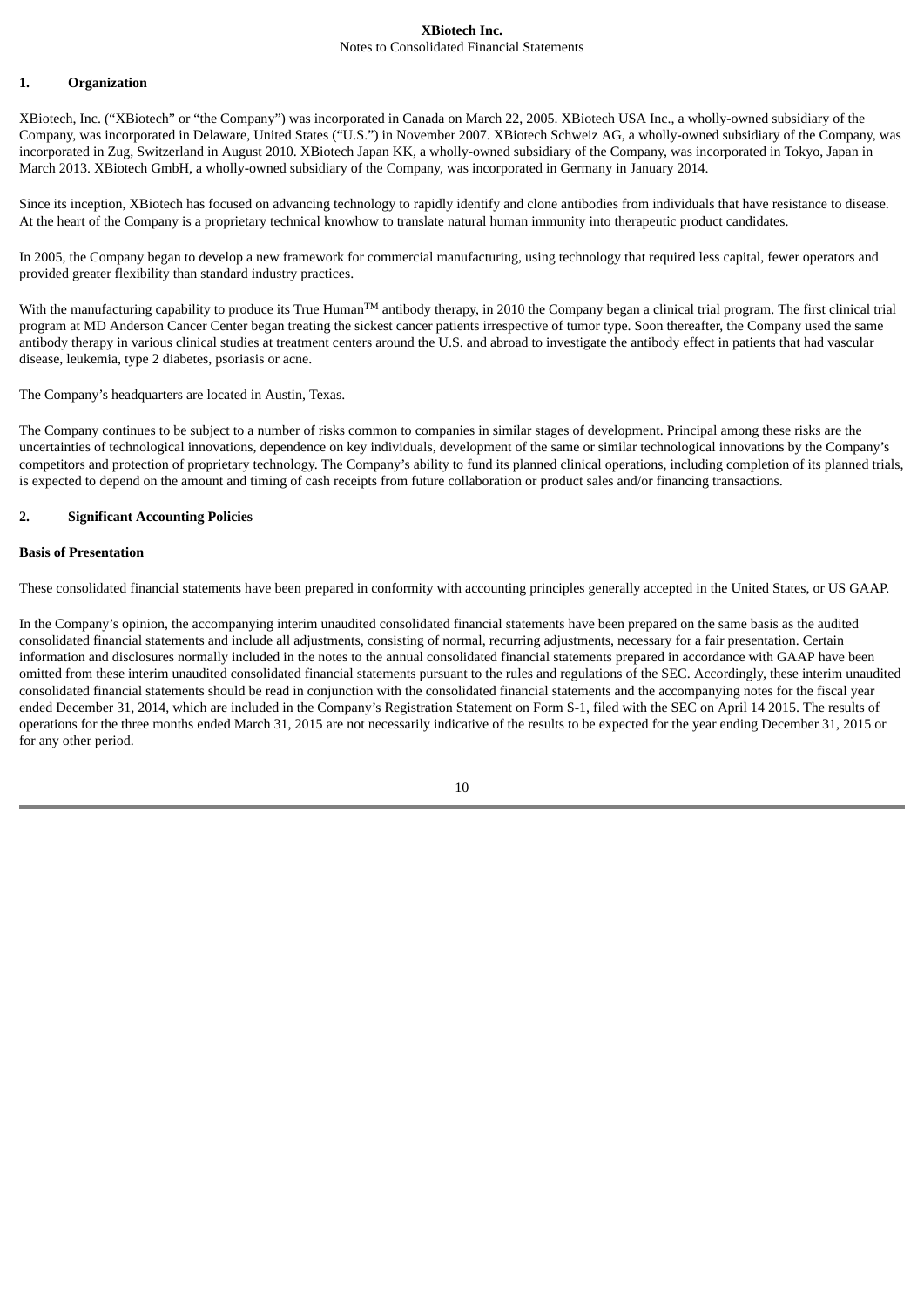### **Basis of Consolidation**

The consolidated financial statements include the accounts of the Company and its wholly-owned subsidiaries. All significant intercompany transactions have been eliminated upon consolidation.

### **Use of Estimates**

The preparation of financial statements in accordance with accounting principles generally accepted in the United States requires management to make estimates and assumptions that affect the reported values of amounts in the financial statements and accompanying notes. Actual results could differ from those estimates.

The Company utilizes significant estimates and assumptions in determining the fair value of its common stock. The board of directors determined the estimated fair value of the Company's common stock based on a number of objective and subjective factors, including the prices at which the Company sold shares of its common stock to third parties and external market conditions affecting the biotechnology industry sector.

### **Research and Development Costs**

All research and development costs are charged to expense as incurred. Research and development costs include salaries and personnel-related costs, consulting fees, fees paid for contract research services, the costs of laboratory equipment and facilities, license fees and other external costs. Costs incurred to acquire licenses for intellectual property to be used in research and development activities with no alternative future use are expensed as incurred as research and development.

Nonrefundable advance payments for goods or services to be received in the future for use in research and development activities are deferred and capitalized. The capitalized amounts are expensed as the related goods are delivered or the services are performed.

### **Income Taxes**

The Company makes estimates and judgments in determining the need for a provision for income taxes, including the estimation of its taxable income or loss for the each full fiscal year. The Company has accumulated significant deferred tax assets that reflect the tax effects of net operating loss and tax credit carryovers and temporary difference between the carrying amounts of assets and liabilities for financial reporting purposes and the amounts used for income tax purposes. Realization of certain deferred tax assets is dependent upon future earnings. The Company is uncertain about the timing and amount of any future earnings. Accordingly, the Company offsets these deferred tax assets with a valuation allowance. The Company may in the future determine that certain deferred tax assets will likely be realized, in which case the Company will reduce its valuation allowance in the period in which such determination is made. If the valuation allowance is reduced, the Company may recognize a benefit from income taxes in its statement of operations in that period. The Company classifies interest recognized pursuant to its deferred tax assets as interest expense, when appropriate.

### **Share-Based Compensation**

The Company accounts for its share-based compensation awards in accordance with ASC Topic 718, Compensation-Stock Compensation ("ASC 718"). ASC 718 requires all share-based payments to employees, including grants of employee stock options, to be recognized in the statements of operations based on their grant date fair values. For stock options granted to employees and to members of the board of directors for their services on the board of directors, the Company estimates the grant date fair value of each option award using the Black-Scholes option-pricing model. The use of the Black-Scholes option-pricing model requires management to make assumptions with respect to the expected term of the option, the expected volatility of the common stock consistent with the expected life of the option, risk-free interest rates and expected dividend yields of the common stock. For awards subject to service-based vesting conditions, the Company recognizes share-based compensation expense, net of estimated forfeitures, equal to the grant date fair value of stock options on a straight-line basis over the requisite service period.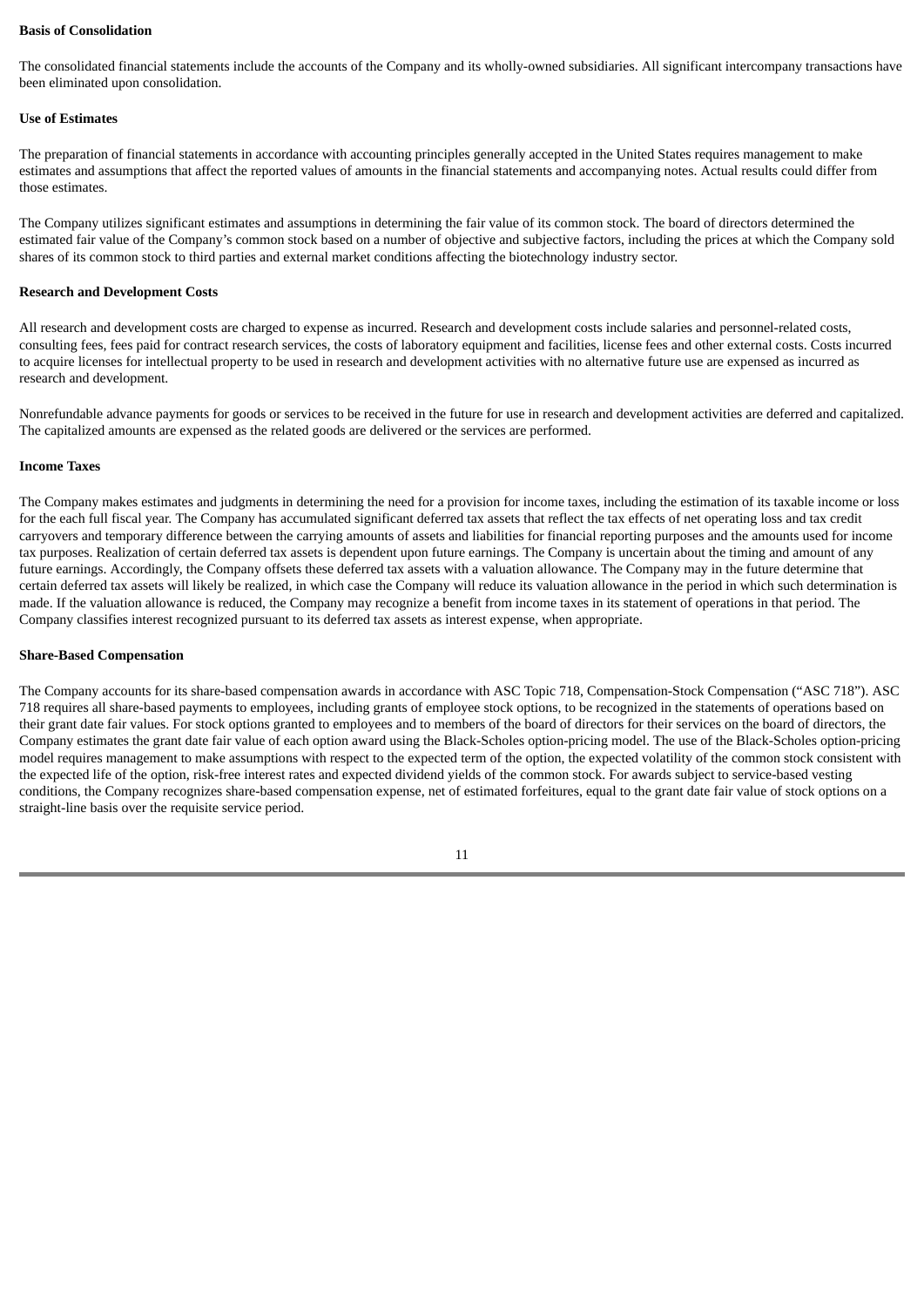Share-based compensation expense recognized for the three months ended March 31, 2015 and 2014 was included in the following line items on the Consolidated Statement of Operations (in thousands).

|                                        | <b>Three Months Ended</b><br>March 31, |       |  |       |
|----------------------------------------|----------------------------------------|-------|--|-------|
|                                        |                                        | 2015  |  | 2014  |
| Research and development               |                                        | 456   |  | 140   |
| General and administrative             |                                        | 766   |  | 1,702 |
| Total share-based compensation expense |                                        | 1,222 |  | 1,842 |

The fair value of each option is estimated on the date of grant using the Black-Scholes method with the following assumptions:

| <b>Three Months Ended</b><br>March 31, |                   |  |
|----------------------------------------|-------------------|--|
| 2015                                   | 2014              |  |
|                                        |                   |  |
| 68%                                    | 70%               |  |
| $1.39\% - 2.12\%$                      | $0.69\% - 2.73\%$ |  |
| $5 - 10$                               | $3 - 10$          |  |
| \$9.56                                 | \$7.14            |  |
|                                        |                   |  |

No related tax benefits were recognized for the three months ended March 31, 2015 and 2014.

### **Cash and Cash Equivalents**

The Company considers highly liquid investments with a maturity of three months or less when purchased to be cash equivalents. Cash and cash equivalents consisted primarily of cash on deposit in U.S., German, Swiss and Canadian banks. Cash and cash equivalents are stated at cost which approximates fair value.

### **Concentrations of Credit Risk**

Financial instruments that potentially subject the Company to credit risk consist primarily of cash and cash equivalents. The Company holds these investments in highly-rated financial institutions, and limits the amounts of credit exposure to any one financial institution. These amounts at times may exceed federally insured limits. The Company has not experienced any credit losses in such accounts and does not believe it is exposed to any significant credit risk on these funds. The Company has no off-balance sheet concentrations of credit risk, such as foreign currency exchange contracts, option contracts or other hedging arrangements.

### **Fair Value Measurements**

The Company follows ASC Topic 820, *Fair Value Measurements and Disclosures*, which establishes a fair value hierarchy for those instruments measured at fair value that distinguishes between assumptions based on market date (observable inputs) and the Company's own assumptions (unobservable inputs). The hierarchy consists of three levels:

- Level 1—Unadjusted quoted prices in active markets for identical assets or liabilities.
- Level 2—Quoted prices for similar assets and liabilities in active markets, quoted prices in markets that are not active, or inputs which are observable, either directly or indirectly, for substantially the full term of the asset or liability.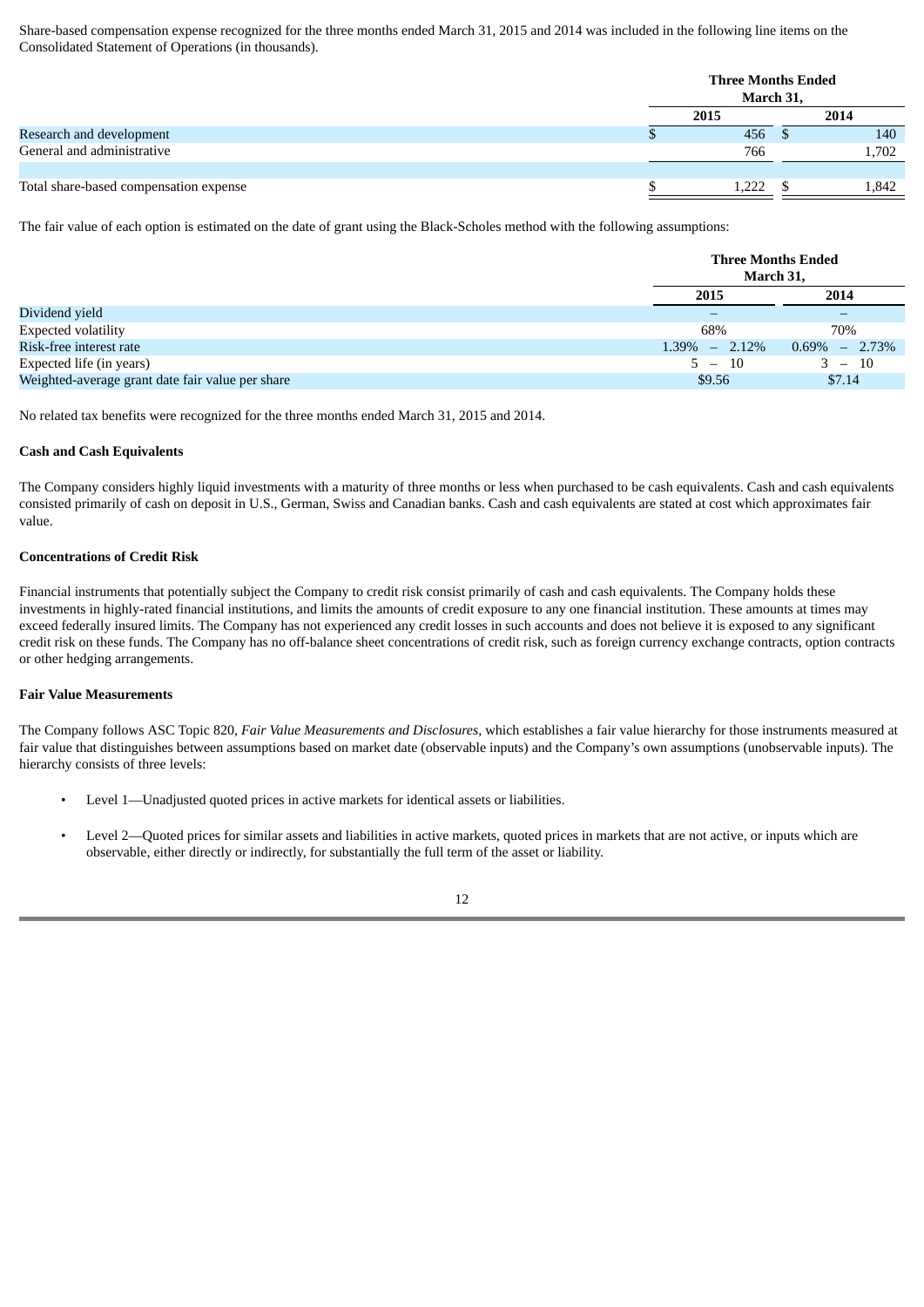• Level 3—Unobservable inputs that reflect the Company's own assumptions about the assumptions market participants would use in pricing the asset or liability in which there is little, if any, market activity for the asset or liability at the measurement date.

At March 31, 2015 and December 31, 2014, the Company did not have any assets or liabilities that were remeasured at fair value on a recurring basis. The carrying amounts reflected in the balance sheets for cash and cash equivalents, prepaid expenses and other current assets, accounts payable, and accrued expenses approximate their fair values at March 31, 2015 and December 31, 2014, due to their short-term nature.

### **Property and Equipment**

Property and equipment, which consists of land, construction in process, furniture and fixtures, computers and office equipment, scientific equipment, leasehold improvements and vehicles are stated at cost and depreciated over the estimated useful lives of the assets, with the exception of land and construction in process which are not depreciated, using the straight line method. The useful lives are as follows:

| $\bullet$ | Furniture and fixtures (years) |                                                        |
|-----------|--------------------------------|--------------------------------------------------------|
|           | Office equipment (years)       | 5                                                      |
| $\bullet$ | Leasehold improvements         | Shorter of asset's useful life or remaining lease term |
|           | Scientific equipment (years)   | 5                                                      |
|           | Vehicles (years)               | 5                                                      |

Costs of major additions and betterments are capitalized; maintenance and repairs, which do not improve or extend the life of the respective assets, are charged to expense as incurred. Upon retirement or sale, the cost of the disposed asset and the related accumulated depreciation are removed from the accounts and the resulting gain or loss is recognized.

### **Impairment of Long-Lived Assets**

The Company periodically evaluates its long-lived assets for potential impairment in accordance with ASC Topic 360, *Property, Plant and Equipment*. Potential impairment is assessed when there is evidence that events or changes in circumstances indicate that the carrying amount of an asset may not be recovered. Recoverability of these assets is assessed based on undiscounted expected future cash flows from the assets, considering a number of factors, including past operating results, budgets and economic projections, market trends and product development cycles. If impairments are identified, assets are written down to their estimated fair value. The Company has not recognized any impairment through March 31, 2015.

### **Deferred Offering Costs**

Deferred offering costs, which consist of direct incremental legal, accounting and other professional service fees relating to the Company's Initial Public Offering ("IPO"), are capitalized. The deferred offering costs will be offset against the proceeds from this proposed offering upon the consummation of the IPO which occurred on April 17, 2015.

### **Foreign Currency Transactions**

Certain transactions are denominated in a currency other than the Company's functional currency of the U.S. dollar, and the Company generates assets and liabilities that are fixed in terms of the amount of foreign currency that will be received or paid. At each balance sheet, the Company adjusts the assets and liabilities to reflect the current exchange rate, resulting in a translation gain or loss. Transaction gains and losses are also realized upon a settlement of a foreign currency transaction in determining net loss for the period in which the transaction is settled.

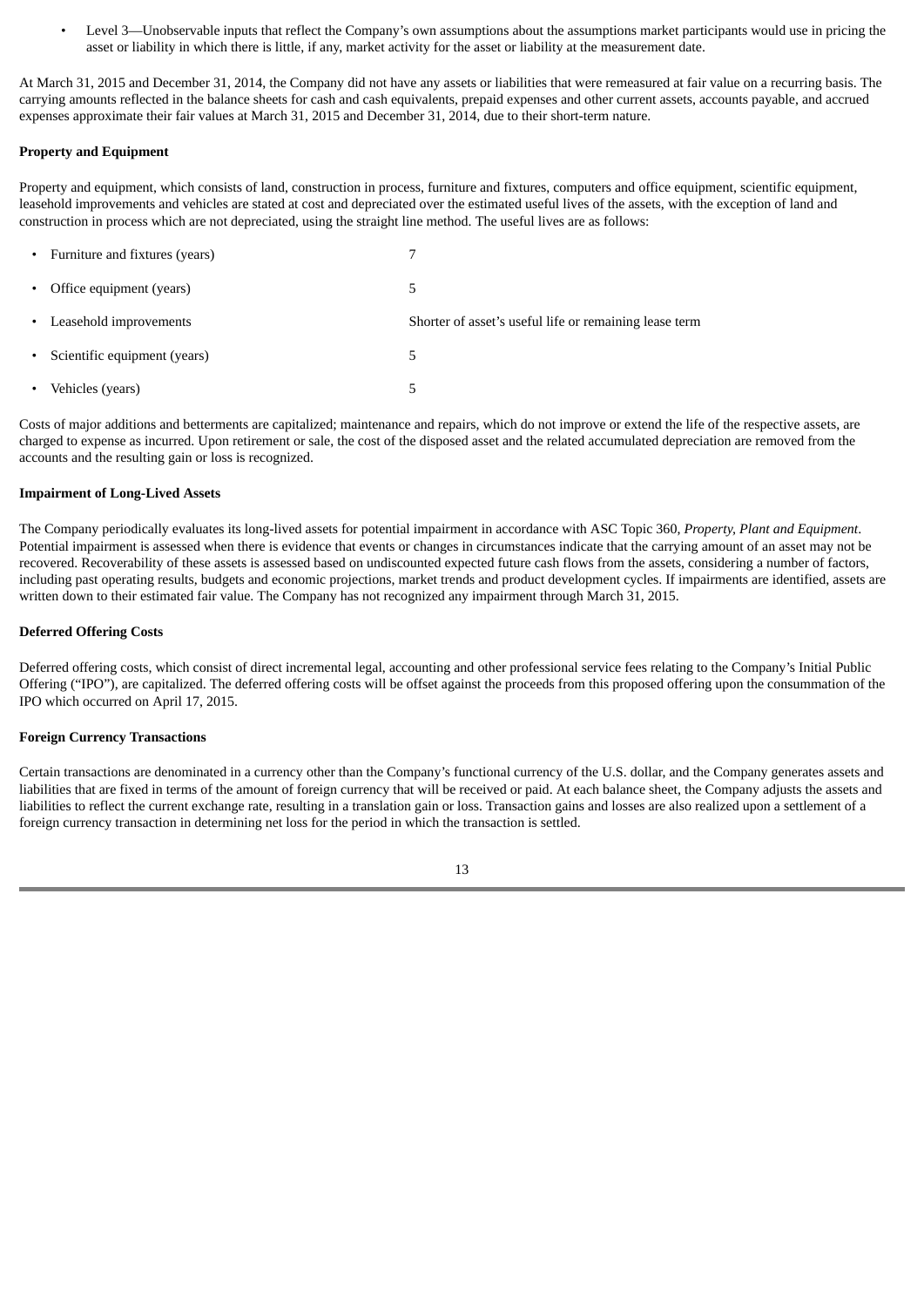### **Comprehensive Income (Loss)**

ASC Topic 220, *Comprehensive Income*, requires that all components of comprehensive income (loss), including net income (loss), be reported in the financial statements in the period in which they are recognized. Comprehensive income (loss) is defined as the change in equity during a period from transactions and other events and circumstances from non-owner sources, including unrealized gains and losses on investments and foreign currency translation adjustments.

### **Segment and Geographic Information**

Operating segments are identified as components of an enterprise about which separate discrete financial information is available for evaluation by the chief operating decision maker, or decision making group, in making decisions on how to allocate resources and assess performance. The Company's chief operating decision maker is the Chief Executive Officer. The Company and the chief operating decision maker view the Company's operations and manage its business as one operating segment. Substantially all of the Company's operations are in the U.S. geographic segment.

### **Net Loss Per Share**

Net loss per share ("EPS") is computed by dividing net loss by the weighted average number of common shares outstanding during each period. Diluted EPS is computed by dividing net loss by the weighted average number of common shares and common share equivalents outstanding (if dilutive) during each period. The number of common share equivalents, which include stock options, is computed using the treasury stock method.

### **Subsequent Events**

The Company considered events or transactions occurring after the balance sheet date but prior to the date the consolidated financial statements are available to be issued for potential recognition or disclosure in its consolidated financial statements. Subsequent events have been evaluated through the date of issuance of the financial statements.

### **Recent Accounting Pronouncements**

In June 2014 the Financial Accounting Standards Board ("FASB") issued Accounting Standards Update 2014-10, *Elimination of Certain Financial Reporting* Requirements, including an Amendment to Variable Interest Entities Guidance in Topic 810 Consolidation. These updates remove the definition of a development stage entity from the Master Glossary of the ASC, thereby removing the financial reporting distinction between development stage entities and other reporting entities from U.S. GAAP. In addition, the amendments eliminate the requirements for development stage entities to (1) present inception-todate information in the statements of income, cash flows, and shareholder equity, (2) label the financial statements as those of a development stage entity, (3) disclose a description of the development stage activities in which the entity is engaged, and (4) disclose in the first year in which the entity is no longer a development stage entity that in prior years it had been in the development stage. This standard is effective for annual reporting periods beginning after December 15, 2014. The Company has early adopted this standard in the presentation of its financial statements.

In August 2014 the FASB issued ASU 2014-15, Disclosure of Uncertainties about an Entity's Ability to Continue as a Going Concern. The ASU is intended to define management's responsibility to evaluate whether there is substantial doubt about an organization's ability to continue as a going concern and to provide related footnote disclosures. For all entities, the ASU is effective for annual periods ending after December 15, 2016 and interim periods within annual periods beginning after December 15, 2016. The Company has early adopted this standard in the presentation and its financial statements.

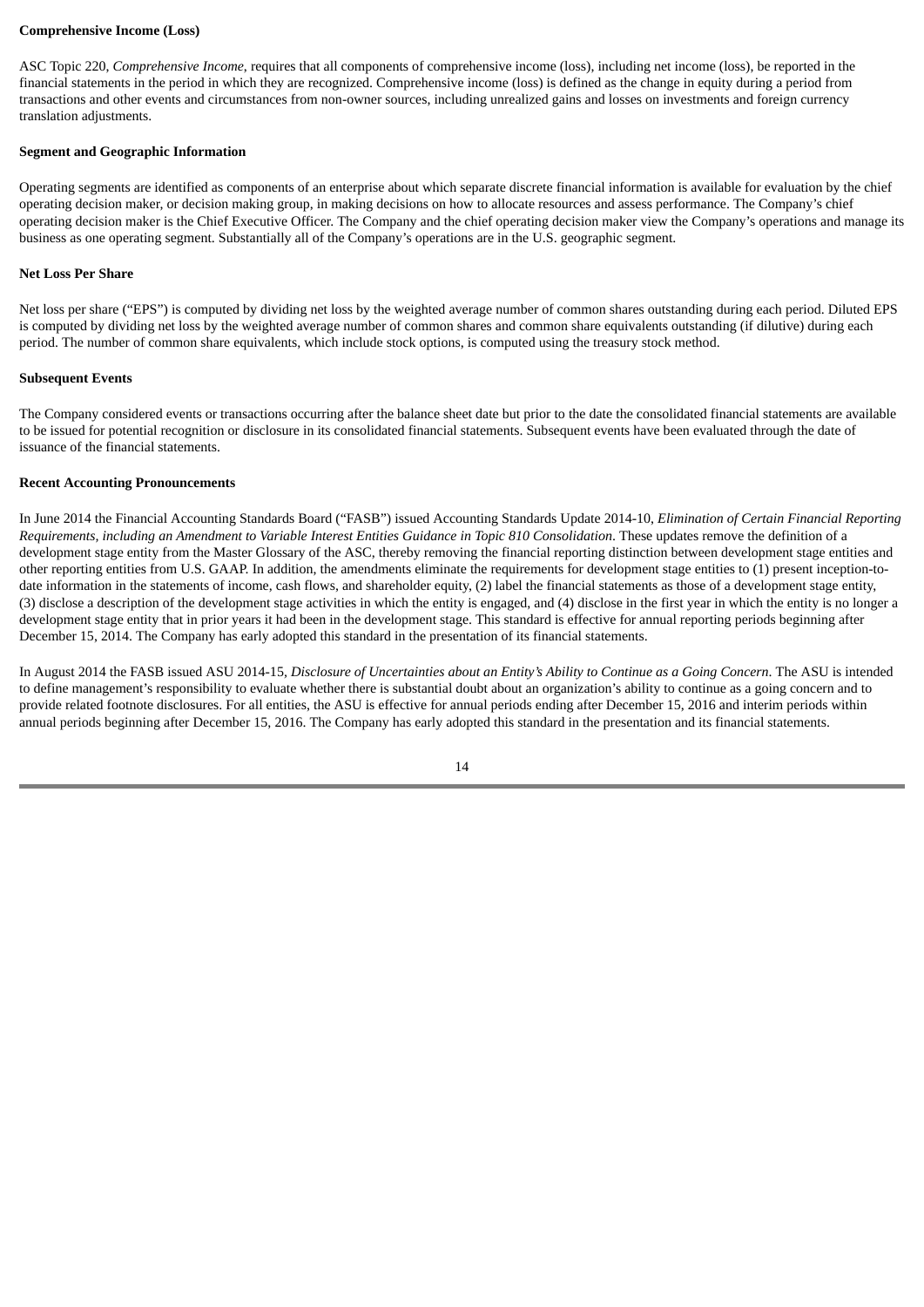### **3. Income Taxes**

The Company did not provide for income taxes in 2015 because the Company has projected net loss for all jurisdictions for the full year 2015. The Company has recorded a full valuation allowance for its net deferred tax assets in 2015 and 2014.

### **4. Common Stock**

In August 2013, the Company sold 1.2 million shares of common stock at a price of \$10.00 per share for total proceeds of approximately \$12.0 million. Each share had one warrant attached, exercisable for 180 days into a single common share in the Company at a price of \$10.00 per share.

In February 2014, the Company sold 1.2 million shares of common stock for total proceeds of approximately \$12 million from the exercise of warrants by common stock shareholders. From July through November 18, 2014, the Company sold approximately 601,000 shares of common stock at a price of \$15.00 per share for total proceeds of approximately \$9.0 million. Each share had one warrant attached, which would be exercisable for 180 days into a single common share in the Company at a price of \$15.00 per share. As of December 31, 2014, the Company had total warrants outstanding for the purchase of 493,000 shares of common stock at a price of \$15.00 per share.

From November 24, 2014 through December 31, 2014, the Company sold 3.0 million shares of common stock at \$15.00 per share pursuant to stock subscription agreements for the total proceeds of \$44.8 million of which \$410,000 remained uncollected as of December 31, 2014 and was received in January 2015. The Company incurred issuance costs of approximately \$1.9 million in cash and \$0.4 million in non-cash consideration.

In December 2014, 15,000 stock options were exercised at a price of \$10.00 for total proceeds of \$0.15 million.

In January to March 2015, the Company received requests from investors for the exercise of warrants to purchase a total of 164,999 shares of common stock at \$15.00 per share for a total of \$2.4 million from these exercised warrants. Also, the Company received approximately \$8,000 in January 2015 from 15,000 exercised options at \$0.55 per share.

### **5. Common Stock Options**

On November 11, 2005, the board of directors of the Company adopted a stock option plan ("the Plan") pursuant to which the Company may grant incentive stock options to directors, officers, employees or consultants of the Company or an affiliate or other persons as the Compensation Committee may approve.

In February and August 2011, the Company granted stock options to a non-employee consultant that vest over 3 and 4 years, respectively. The fair value of these awards is remeasured at each reporting date until the date the consultant's services are completed.

All options will be non-transferable and may be exercised only by the participant, or in the event of the death of the participant, a legal representative until the earlier of the options' expiry date or the first anniversary of the participant's death, or such other date as may be specified by the Compensation Committee.

The term of the options is at the discretion of the Compensation Committee, but may not exceed 10 years from the grant date. The options expire on the earlier of the expiration date or the date three months following the day on which the participant ceases to be a director, officer or employee of or consultant to the Company, or in the event of the termination of the participant with cause, the date of such termination.

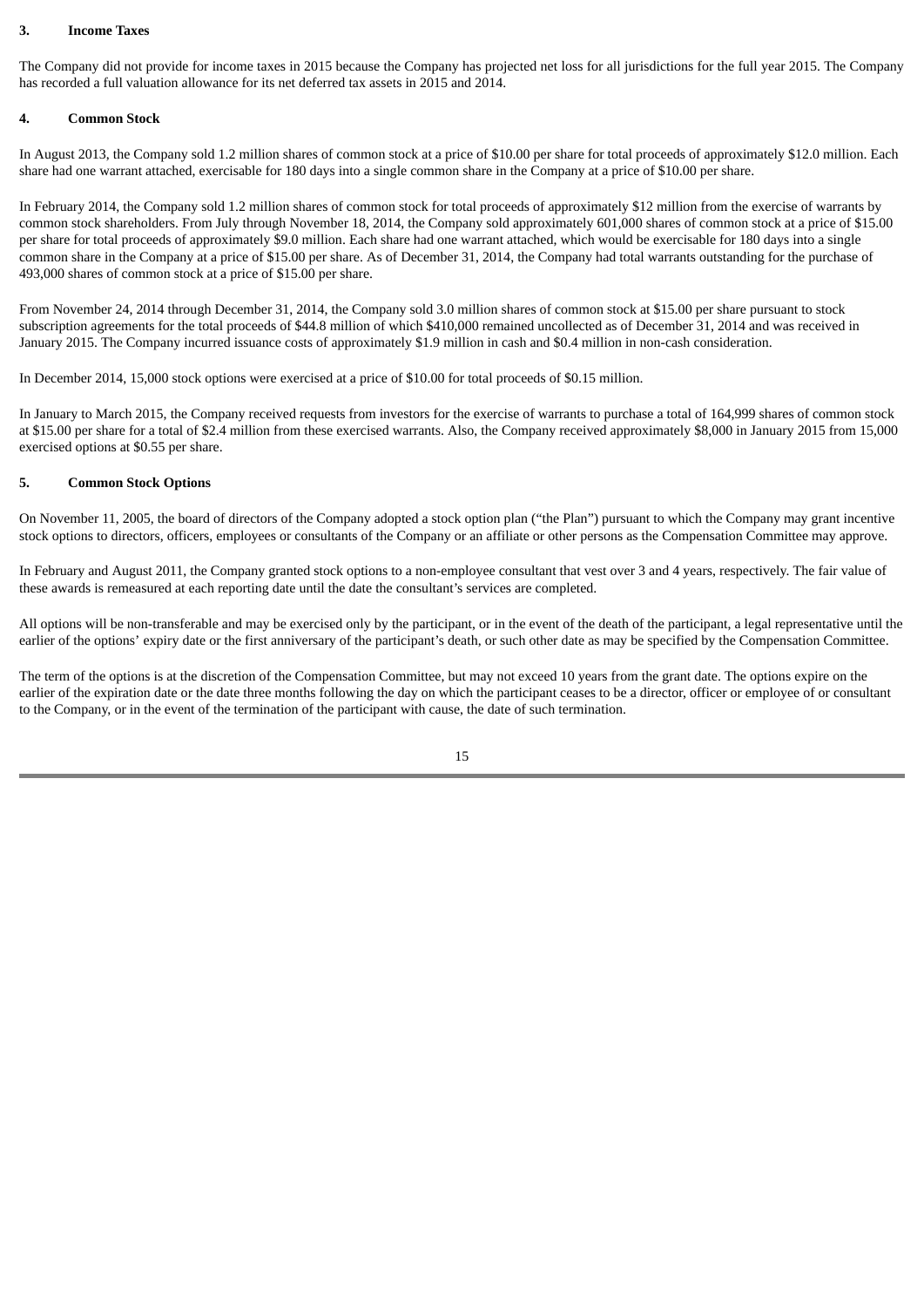The number of common shares reserved for issuance to any one person pursuant to this Plan shall not, in aggregate, exceed 5% of the total number of outstanding common shares. The exercise price per common share under each option will be the fair market value of such shares at the time of the grant. Upon stock option exercise, the Company issues new shares of common stock.

A summary of changes in common stock options issued under the Plan is as follows:

|                                          | <b>Options</b> | <b>Exercise Price</b>                                          | Weighted-<br>Average<br><b>Exercise Price</b> |
|------------------------------------------|----------------|----------------------------------------------------------------|-----------------------------------------------|
| Options outstanding at December 31, 2014 | 4,884,165      | \$0.55<br>$$15.00$ \$<br>$\mathcal{L} \rightarrow \mathcal{L}$ | 7.03                                          |
| Granted                                  | 65,000         | 15.00                                                          | 15.00                                         |
| Exercised                                | (15,000)       | 0.56                                                           | 0.56                                          |
| Forfeitures                              | (95, 625)      | 0.55<br>15.00<br>$\overline{\phantom{0}}$                      | 8.83                                          |
|                                          |                |                                                                |                                               |
| Options outstanding at March 31, 2015    | 4,838,540      | 0.55<br>15.00<br>$\overline{\phantom{0}}$                      | 7.12                                          |

As of March 31, 2015, there was approximately \$4.8 million of unrecognized compensation cost, related to stock options granted under the Plan which will be amortized to stock compensation expense over the next 1.78 years.

### **6. Net Loss Per Share**

The following summarizes the computation of basic and diluted net loss per share for the three month ended March 31, 2015 and 2014 (in thousands, except share and per share data):

|                                                            | Three months ended March 31, |            |  |            |
|------------------------------------------------------------|------------------------------|------------|--|------------|
|                                                            |                              | 2015       |  | 2014       |
| Net loss                                                   |                              | (8.114)    |  | (4,503)    |
| Weighted-average number of common shares—basic and diluted |                              | 27.641.565 |  | 23,550,212 |
| Net loss per share—basic and diluted                       |                              | (0.29)     |  | (0.19)     |

The following potentially dilutive securities outstanding, prior to the use of the treasury stock method or if-converted method, have been excluded from the computation of diluted weighted-average common shares outstanding, because including them would have had an anti-dilutive effect due to the losses reported.

|                                   | Three months ended March 31, |           |  |
|-----------------------------------|------------------------------|-----------|--|
|                                   | 2015                         | 2014      |  |
| Stock options                     | 4,838,540                    | 3,730,707 |  |
| Warrants to purchase common stock | 208.333                      |           |  |
|                                   |                              |           |  |
| Total                             | 5,046,873                    | 3,730,707 |  |

### **7. Related-Party Transactions**

Legal fees of approximately \$22,000 and \$8,000 were incurred to a law firm for legal services rendered in which a former director of the Company is a senior partner in the three months ended March 31, 2015 and 2014. The Company had outstanding accounts payable to the same firm in the amount of approximately \$12,000 and \$37,000 as at March 31, 2015 and December 31, 2014.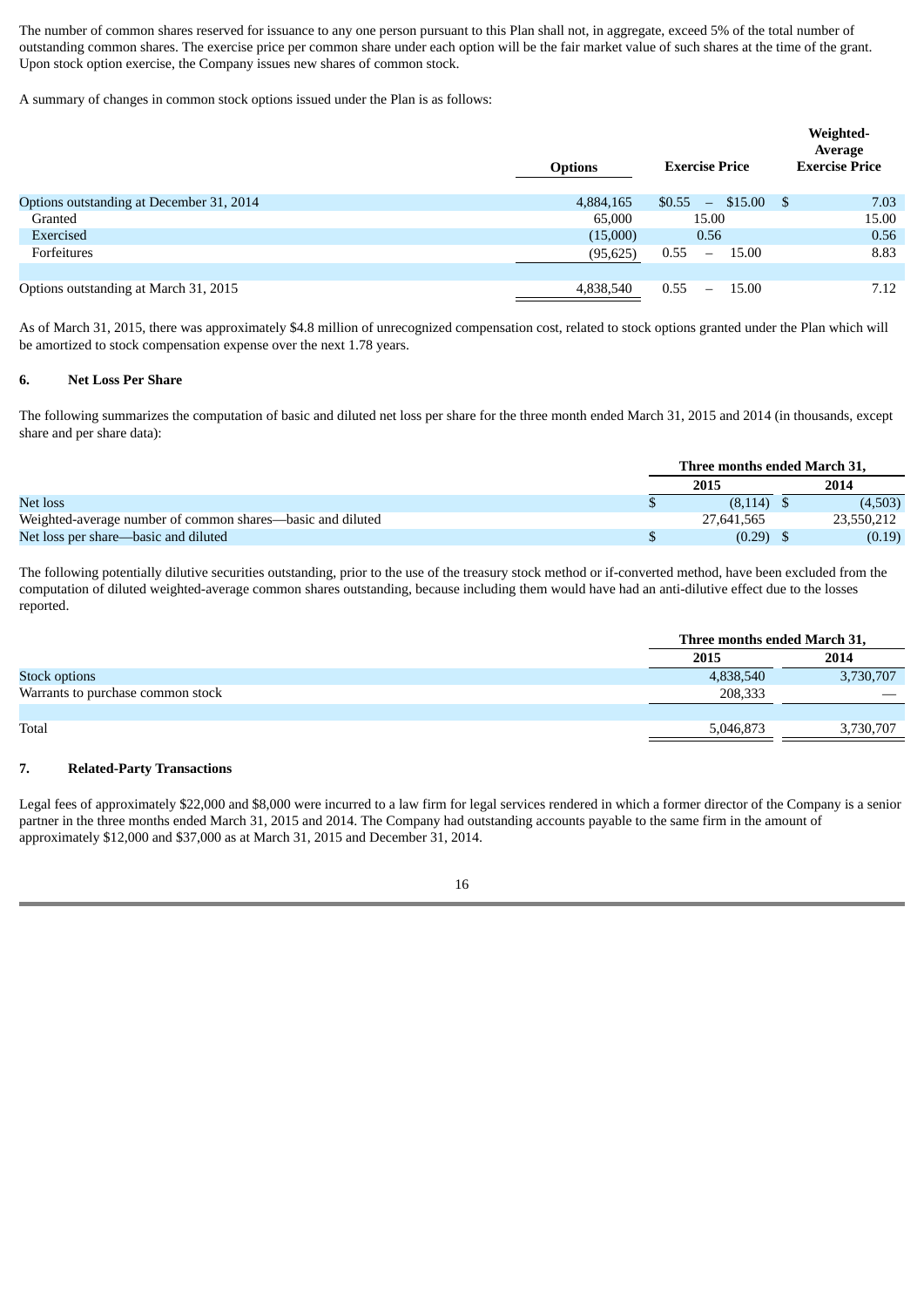### **8. Subsequent Events**

The Company closed its initial public offering of 4,000,000 shares of its common stock at a price of \$19.00 per share for a total offering amount of \$76,000,000, before the underwriting discounts and commissions and other company expenses on April 17, 2015. The Company received net proceeds of approximately \$70.9 million after deducting underwriting discounts and commissions of \$3.8 million and other offering expenses of approximately \$1.3 million.

Subsequent events have been evaluated through the date of issuance of these financial statements.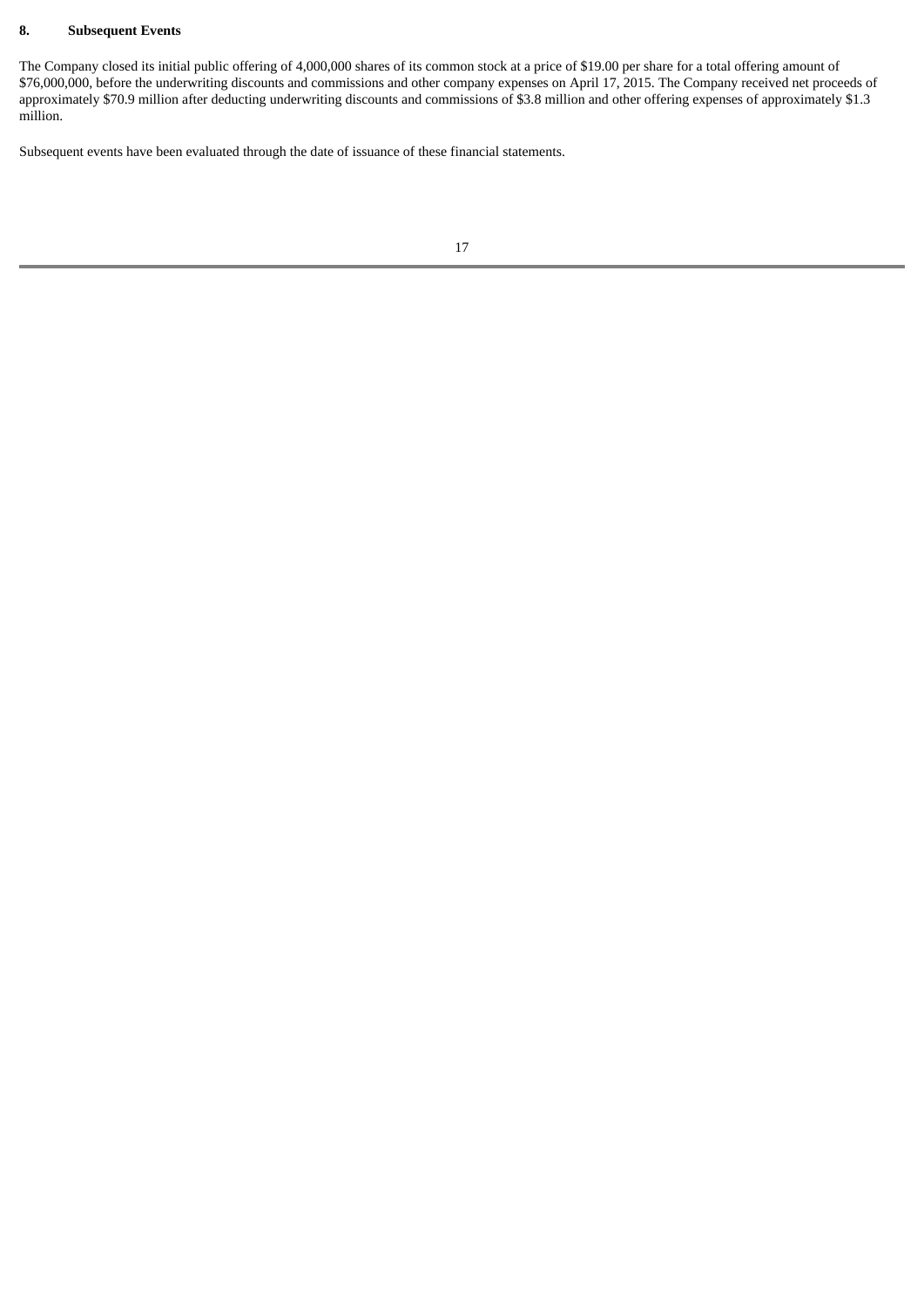#### <span id="page-17-0"></span>**Item 2. Management's Discussion and Analysis of Financial Condition and Results of Operations**

### **MANAGEMENT'S DISCUSSION AND ANALYSIS OF FINANCIAL CONDITION AND RESULTS OF OPERATIONS**

#### **Overview**

XBiotech is a clinical-stage biopharmaceutical company engaged in discovering and developing True Human™ monoclonal antibodies for treating a variety of different diseases. True Human™ monoclonal antibodies are those which occur naturally in human beings—as opposed to being derived from animal immunization technologies or otherwise engineered. We believe that naturally occurring monoclonal antibodies have the potential to be safer and more effective than their non-naturally occurring counterparts. While primarily focused on bringing our lead product candidate to market, we have also developed a proprietary True Human™ monoclonal antibody discovery platform and manufacturing system.

We have never been profitable and, as of March 31, 2015, we had an accumulated deficit of \$101.3 million. We had net losses of \$8.1 and \$4.5 million for three months ended March 31, 2015 and March 31, 2014, respectively. We expect to incur significant and increasing operating losses for the foreseeable future as we advance our drug candidates from discovery through preclinical testing and clinical trials and seek regulatory approval and eventual commercialization. In addition to these increasing research and development expenses, we expect general and administrative costs to increase as we add personnel and begin to operate as a public company. We will need to generate significant revenues to achieve profitability, and we may never do so. On April 17, 2015, The Company closed its initial public offering of 4,000,000 shares of its common stock at a price of \$19.00 per share for a total offering amount of \$76,000,000, before the underwriting discounts and commissions and other company expenses. Net proceeds to the Company totaled approximately \$70.9 million after deducting underwriting discounts and commissions of \$3.8 million and other offering expenses of approximately \$1.3 million.

#### **Revenues**

To date, we have not generated any revenue. Our ability to generate revenue and become profitable depends on our ability to successfully commercialize our lead product candidate, Xilonix™, or any other product candidate we may advance in the future.

#### **Research and Development Expenses**

Research and development expense consists of expenses incurred in connection with identifying and developing our drug candidates. These expenses consist primarily of salaries and related expenses, stock-based compensation, the purchase of equipment, laboratory and manufacturing supplies, facility costs, costs for preclinical and clinical research, development of quality control systems, quality assurance programs and manufacturing processes. We charge all research and development expenses to operations as incurred.

Clinical development timelines, likelihood of success and total costs vary widely. We do not currently track our internal research and development costs or our personnel and related costs on an individual drug candidate basis. We use our research and development resources, including employees and our drug discovery technology, across multiple drug development programs. As a result, we cannot state precisely the costs incurred for each of our research and development programs or our clinical and preclinical drug candidates. From inception through March 31, 2015, we have recorded total research and development expenses, including share-based compensation, of \$76.8 million. Our total research and development expenses for the three months ended March 31, 2015 and 2014 were \$6.8 million and \$2.3 million, respectively. Share-based compensation accounted for \$0.4 million and \$0.1 million for the three months ended March 31, 2015 and 2014, respectively.

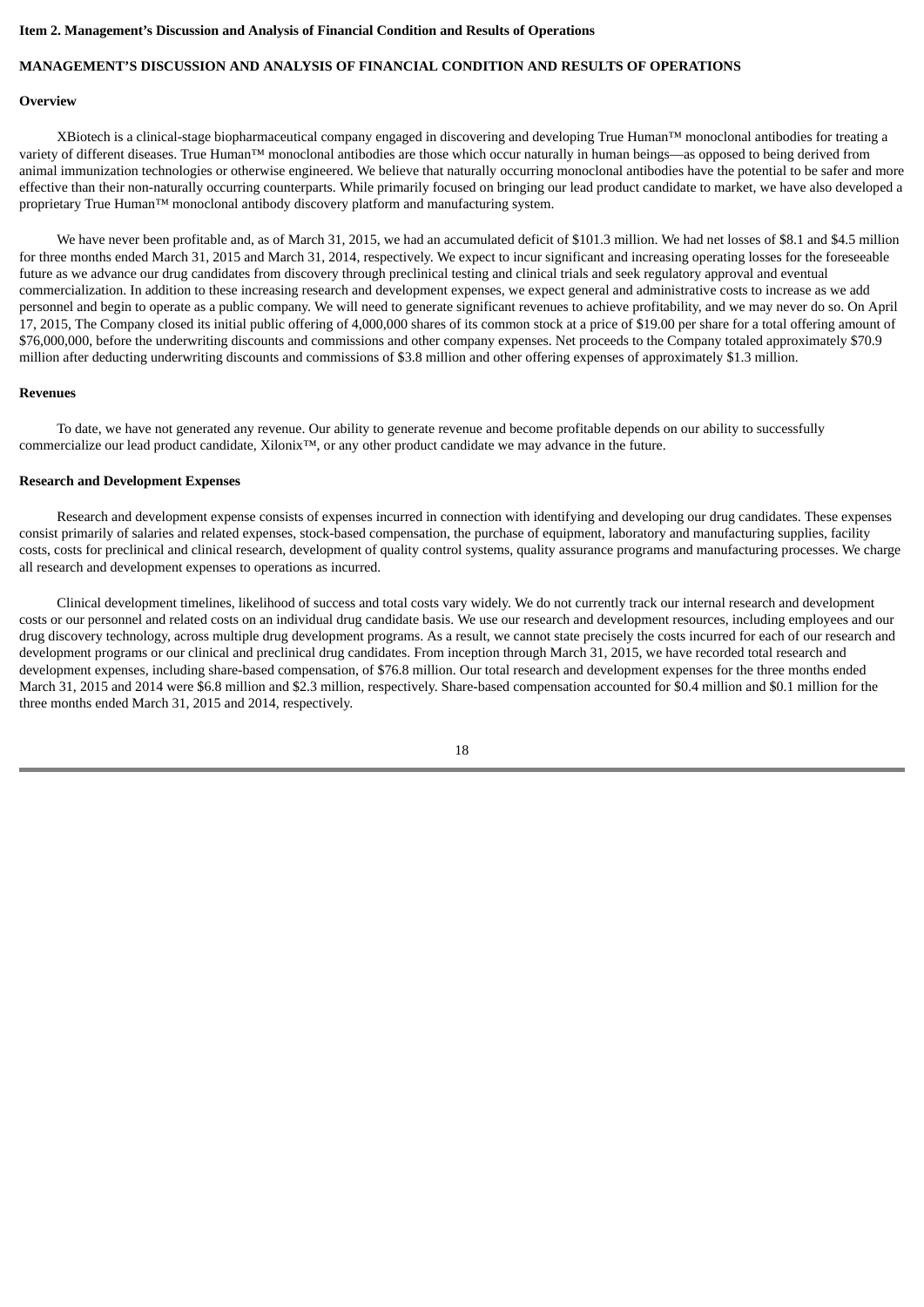Research and development expenses, as a percentage of total operating expenses for the three months ended March 31, 2015 and 2014 were 83% and 52%, respectively. The percentages, *excluding* stock-based compensation, for the three months ended March 31, 2015 and 2014, were 91% and 83%, respectively.

We expect our clinical costs to be substantial and to increase as we advance Xilonix™ through Phase III clinical trials in Europe and the U.S. and research and development costs to increase as we move other drug candidates into preclinical testing and clinical trials. Based on the results of our preclinical studies, we expect to selectively advance some drug candidates into clinical trials. We anticipate that we will select drug candidates and research projects for further development on an ongoing basis in response to their preclinical and clinical success and commercial potential.

During 2015, we intend to continue our Phase II study in Pyoderma Gangrenosum, or PG. Assuming that we continue to see positive results in the Phase II study, we may seek breakthrough designation from the FDA. After evaluation of the Phase II data, we will also determine our interest in conducting a pivotal Phase III study in this indication. As this is an orphan condition, with a relatively small incidence (estimated at less than 3,000 patients) in the United States, a pivotal study would likely need to be conducted in both the United States and Europe.

A Phase I/II randomized, placebo controlled, dose escalation study for our antibody therapy for *S. aureus* infections is planned in 2015. We filed an IND in December 2014 for the study, which is currently on clinical hold, while at the request of the FDA, we complete an animal toxicology study. The results of the toxicology study were submitted to the FDA in March 2015 and we are waiting for notification from the FDA to continue our clinical study.

Due to the fact that our drug candidates are in the early stage of development, we cannot estimate anticipated completion dates and when we might receive material net cash inflows from our research and development projects.

#### **General and Administrative Expenses**

General and administrative expense consists primarily of salaries and related expenses for personnel in administrative, finance, business development and human resource functions, as well as the legal costs of pursuing patent protection of our intellectual property and patent filing and maintenance expenses, stock–based compensation, and professional fees for legal services. Our total general and administration expenses for the three months ended March 31, 2015 and 2014 were \$1.4 million and \$2.2 million, respectively. Share-based compensation accounted for \$0.8 million and \$1.7 million for the three months ended March 31, 2015 and 2014, respectively.

#### **Critical Accounting Policies**

Our Management's Discussion and Analysis of our Financial Condition and Results of Operations is based on our financial statements, which have been prepared in conformity with generally accepted accounting principles in the United States, or US GAAP. The preparation of our financial statements requires us to make estimates and assumptions that affect the reported amounts of assets and liabilities and expenses incurred during the reported periods.

We base estimates on our historical experience, known trends and various other factors that we believe are reasonable under the circumstances, the results of which form the basis for making judgments about the carrying value of assets and liabilities that are not apparent from other sources. Actual results may differ from these estimates under different assumptions or conditions.

While our significant accounting policies are more fully described in the notes to our financial statements appearing in this prospectus, we believe that the following accounting policies are the most critical to understanding and evaluating our reported financial results.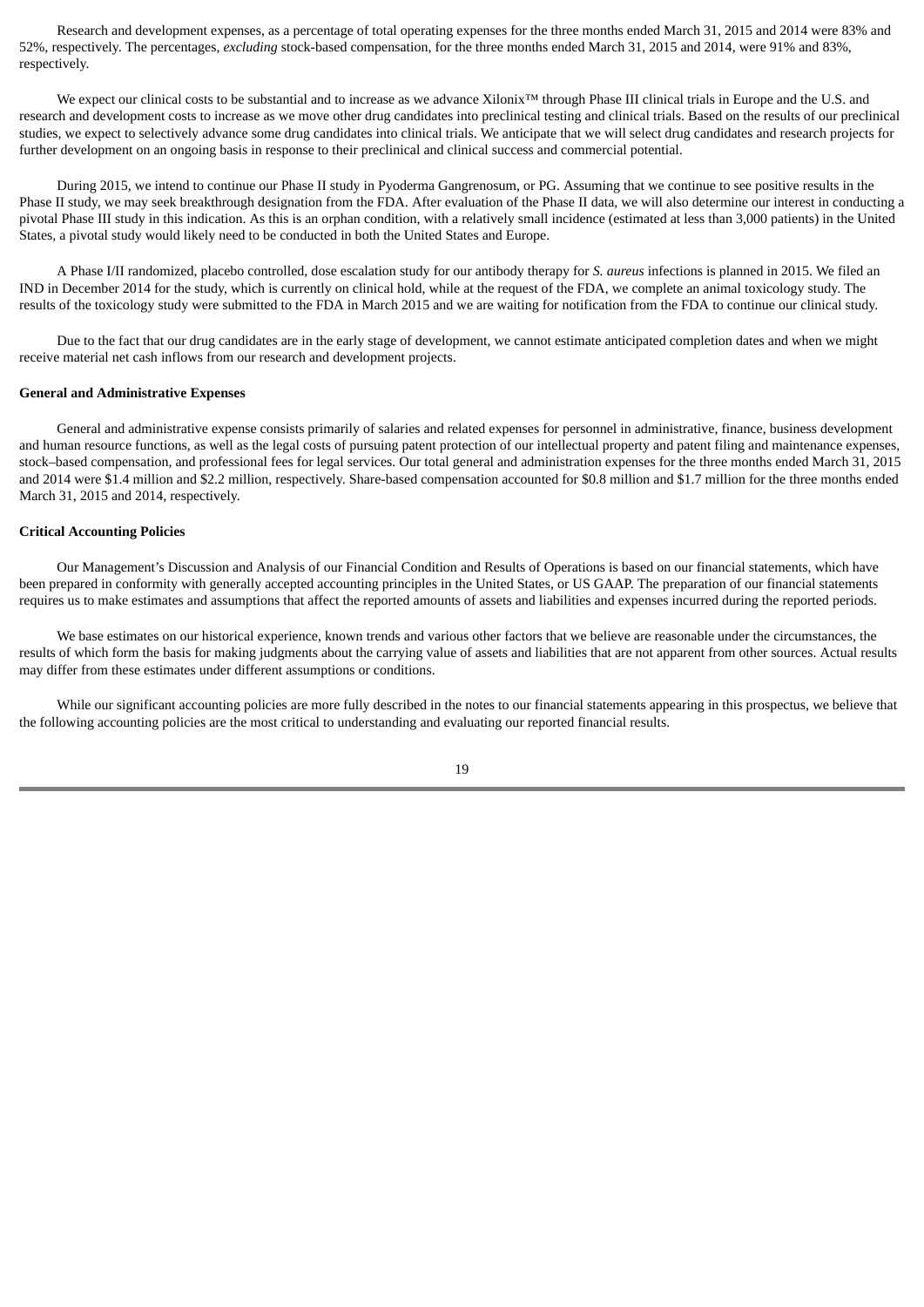#### *Stock-Based Compensation*

Stock-based awards are measured at fair value at each grant date. We recognize stock-based compensation expenses ratably over the requisite service period of the option award.

### *Determination of the Fair Value of Stock-Based Compensation Grants*

The determination of the fair value of stock-based compensation arrangements is affected by a number of variables, including estimates of the fair value of our common stock, expected stock price volatility, risk-free interest rate and the expected life of the award. We value stock options using the Black-Scholes option-pricing model, which was developed for use in estimating the fair value of traded options that are fully transferable and have no vesting restrictions. Black-Scholes and other option valuation models require the input of highly subjective assumptions, including the expected stock price volatility. If we made different assumptions, our stock-based compensation expenses, net loss, and net loss per common share could be significantly different. During all of the periods presented, we issued common stock for cash consideration to new investors. We believe that such transactions represent the best evidence of fair value of our common stock. Therefore, we used the sales price of our common stock during these periods as the fair value of our common stock.

The following summarizes the assumptions used for estimating the fair value of stock options granted during the periods indicated:

|                                                  | <b>Three Months</b><br>Ended March 31, |  |                   |  |
|--------------------------------------------------|----------------------------------------|--|-------------------|--|
|                                                  | 2014<br>2015                           |  |                   |  |
| Weighted-average grant date fair value per share | 9.56                                   |  | 7.14              |  |
| Expected volatility                              | 68%                                    |  | 70%               |  |
| Risk-free interest rate                          | $1.39\% - 2.12\%$                      |  | $0.69\% - 2.73\%$ |  |
| Expected life (in years)                         | $5 - 10$                               |  | $3 - 10$          |  |
| Dividend yield                                   |                                        |  |                   |  |

We have assumed no dividend yield because we do not expect to pay dividends in the foreseeable future, which is consistent with our past practice. The risk-free interest rate assumption is based on observed interest rates for U.S. Treasury securities with maturities consistent with the expected life of our stock options. The expected life represents the period of time the stock options are expected to be outstanding and is based on the simplified method when the stock option includes "plain vanilla" terms. Under the simplified method, the expected life of an option is presumed to be the midpoint between the vesting date and the end of the agreement term. We used the simplified method due to the lack of sufficient historical exercise data to provide a reasonable basis upon which to otherwise estimate the expected life of the stock options. For stock options that did not include "plain vanilla" terms we used the contractual life of the stock option as the expected life. Such stock options consisted primarily of options issued to our board of directors that were immediately vested at issuance. Expected volatility is based on historical volatilities for publicly traded stock of comparable companies over the estimated expected life of the stock options.

We based our estimate of pre-vesting forfeitures, or forfeiture rate, on historical forfeiture rates. We apply the estimated forfeiture rate to the total estimated fair value of the awards, as derived from the Black-Scholes model, to compute the stock-based compensation expenses, net of pre-vesting forfeitures, to be recognized in our consolidated statements of operations.

#### **Results of Operations**

### *Revenue*

We did not record any revenue during the three months ended March 31, 2015 and 2014.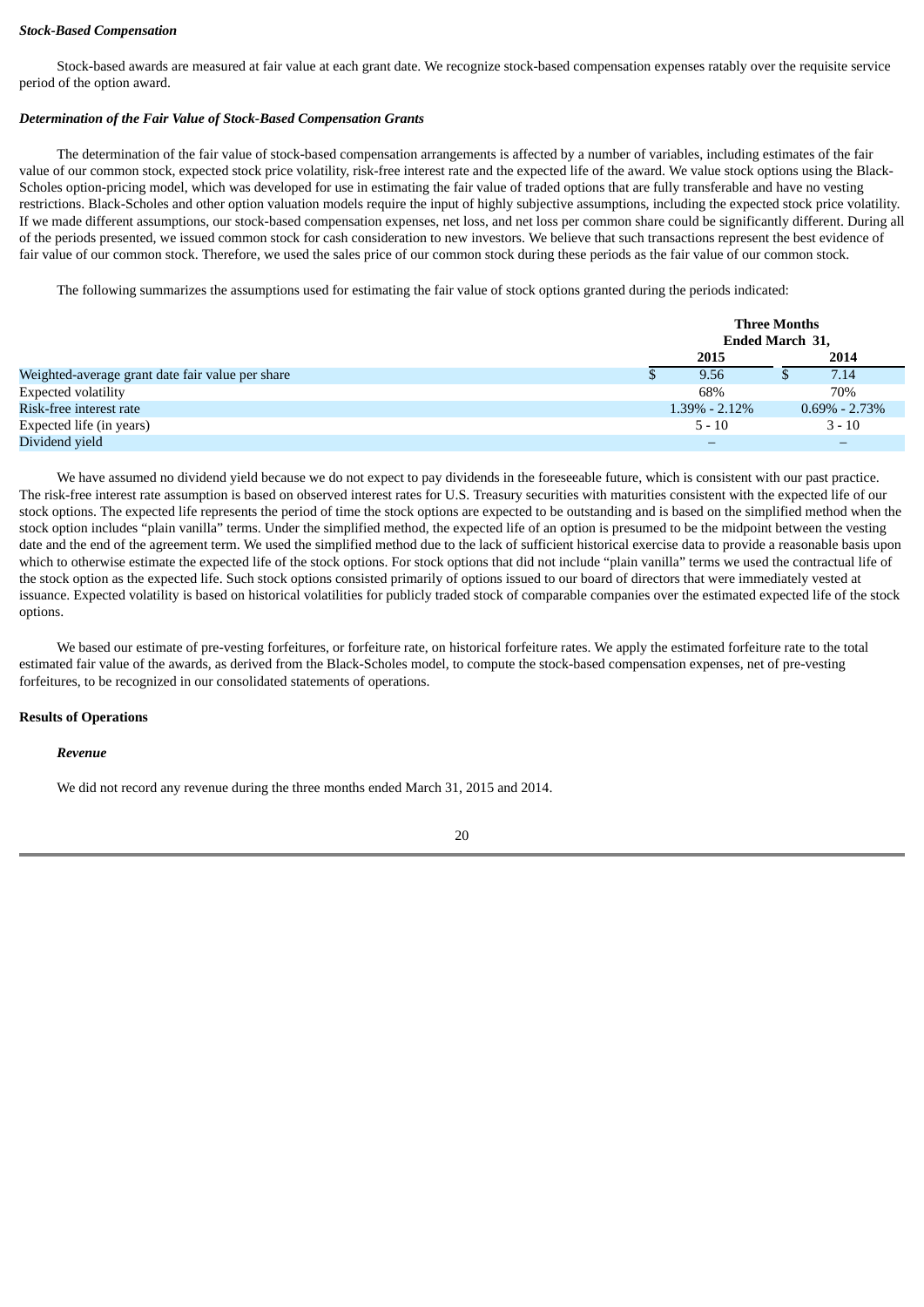### *Expenses*

### *Research and Development*

Research and Development costs are summarized as follows (in thousands):

|                                        | Three Months Ended March 31, |  |       |  | Increase   | % Increase |  |
|----------------------------------------|------------------------------|--|-------|--|------------|------------|--|
|                                        | 2015                         |  | 2014  |  | (Decrease) | (Decrease) |  |
| Labor                                  | 1,430                        |  | 905   |  | 526        | 58%        |  |
| Consumables                            | 1,335                        |  | 465   |  | 870        | 187%       |  |
| Clinical trials and sponsored research | 2,689                        |  | 324   |  | 2,365      | 730%       |  |
| Stock-based compensation               | 456                          |  |       |  | 383        | 525%       |  |
| Other                                  | 874                          |  | 583   |  | 291        | 50%        |  |
| Total                                  | 6.784                        |  | 2,350 |  | 4,435      | 189%       |  |

We do not currently track our internal research and development costs or our personnel and related costs on an individual drug candidate basis. We use our research and development resources, including employees and our drug discovery technology, across multiple drug development programs. As a result, we cannot state precisely the costs incurred for each of our research and development programs or our clinical and preclinical drug candidates.

Research and development expenses increased by \$4.4 million to \$6.8 million for the three months ended March 31, 2015, compared to \$2.4 million for the three months ended March 31, 2014. This increase was principally due to a \$2.4 million increase in clinical trial activities mainly in Europe. The costs for research and development used consumables increased due to the increase of research and development as well as manufacturing processing development activities. Labor costs also increased due to the increase of current employee's salaries and increase in the size of the workforce. Stock-based compensation increased due to the stock options awarded in 2014 and the continuing vesting of such awards.

### *General and Administrative*

General and administrative costs are summarized as follows (in thousands):

|                          | Three Months Ended March 31, |  |       |  | Increase   | % Increase |  |
|--------------------------|------------------------------|--|-------|--|------------|------------|--|
|                          | 2015                         |  | 2014  |  | (Decrease) | (Decrease) |  |
| Labor                    | 199                          |  | 153   |  | 46         | 30%        |  |
| Patent filing expense    | 227                          |  | 143   |  | 84         | 59%        |  |
| Stock-based compensation | 767                          |  | 1,768 |  | (1,001)    | (57%)      |  |
| Professional fees        | 132                          |  | 31    |  | 101        | 326%       |  |
| Other                    | 96                           |  | 59    |  | 37         | 63%        |  |
|                          | 1,421                        |  | 2,154 |  | (733)      | (34%)      |  |

General and administrative expense decreased by \$0.7 million to \$1.4 million for the three months ended March 31, 2015, compared to \$2.2 million for the three months ended March 31, 2014. The decrease was primarily related to decreases in stock–based compensation expenses of \$1.0 million, due to the grant of stock options to consultants and board members in 2014 that were fully vested.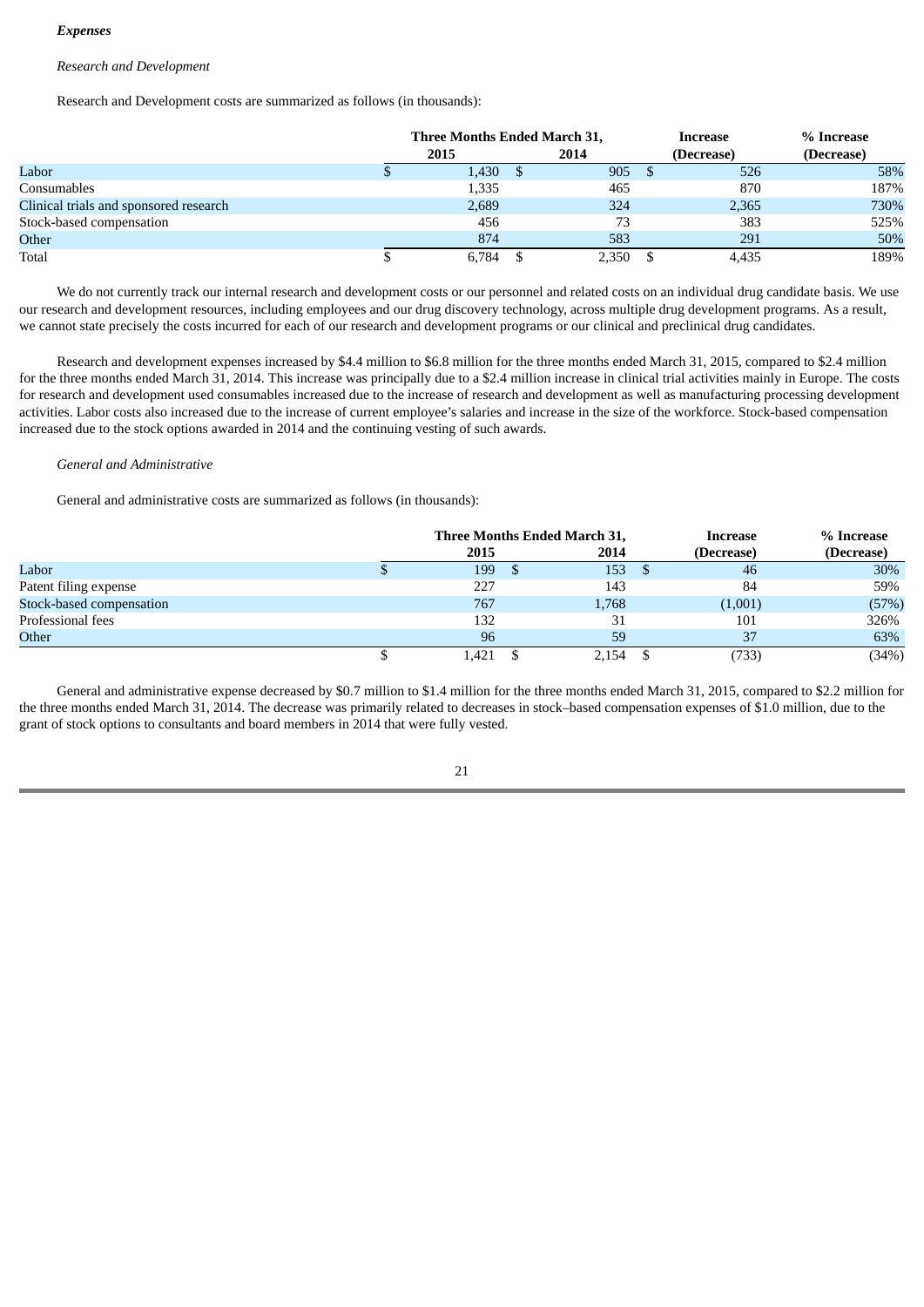### **Liquidity and Capital Resources**

Our cash requirements could change materially as a result of the progress of our research and development and clinical programs, licensing activities, acquisitions, divestitures or other corporate developments.

Since our inception on March 22, 2005 through March 31, 2015, we have funded our operations principally through the private placement of equity securities, which have provided aggregate cash proceeds of approximately \$132.0 million. The following table summarizes our sources and uses of cash (in thousands):

|                                                                                | Three Months Ended March 31, |              |  |         |  |
|--------------------------------------------------------------------------------|------------------------------|--------------|--|---------|--|
| Net cash (used in) provided by:                                                |                              | 2015         |  | 2014    |  |
| <b>Operating activities</b>                                                    |                              | $(6,531)$ \$ |  | (2,339) |  |
| Investing activities                                                           |                              | (571)        |  | (58)    |  |
| <b>Financing activities</b>                                                    |                              | 2.107        |  | 11,605  |  |
| Net change in cash and cash equivalents excluding foreign exchange rate effect |                              | (4,995)      |  | 9,208   |  |

During the three months ended March 31, 2015 and 2014, our operating activities used net cash of \$6.5 million and \$2.3 million, respectively. The use of net cash in each of these periods primarily resulted from our net losses. The increase in net loss from operations for the three months ended March 31, 2015 as compared to the three months ended March 31, 2014 was due to increases in clinical trial activities in Europe.

During the three months ended March 31, 2015 and 2014, our investing activities used net cash of \$0.6 million and \$0.1 million, respectively. We spent approximately \$315 thousand more on the construction of new facilities during the three months ended March 31, 2015 compared to the three months ended March 31, 2014. We also spent \$126 thousand more on purchases of research and development equipment during the three months ended March 31, 2015 compared to the three months ended March 31, 2014.

During the three months ended March 31, 2015 and 2014, our financing activities provided net cash proceeds of \$2.1 million and \$11.6 million, respectively. During the three months ended March 31,2015, we received requests from investors for the exercise of warrants to purchase a total of 164,999 shares of common stock at \$15.00 per share for a total of approximately \$2.4 million in net proceeds, which is compared to a total of 1,195,000 shares of common stock issued at \$10.00 per share for a total of approximately \$11.6 million in net proceeds for the three months ended March 31, 2014. During the three months ended March 31, 2015, we incurred deferred offering costs of \$712 thousand, which consist of direct incremental legal, accounting and other professional service fees related to our IPO. In January 2015, we received the previously outstanding subscription receivable in the amount of \$410 thousand.

We expect to continue to incur substantial operating losses in the future. We will not receive any product revenue until a drug candidate has been approved by the FDA or similar regulatory agencies in other countries and successfully commercialized. As of March 31, 2015, our principal sources of liquidity were our cash and cash equivalents, which totaled approximately \$52.2 million.

On April 14, 2015, our registration statement on Form S-1 (File No. 333-201813) was declared effective by the Securities and Exchange Commission for our initial public offering pursuant to which we sold an aggregate of 4,000,000 shares of our common stock at a price to the public of \$19.00 per share. The offering commenced as of April 14, 2015 and did not terminate before all of the securities registered in the registration statement were sold. On April 17, 2015, we closed the sale of such shares, resulting in net proceeds to us of approximately \$70.9 million after deducting underwriting discounts and commissions of \$3.8 million and other offering expenses of approximately \$1.3 million. No payments were made by us to directors, officers or persons owning ten percent or more of our common stock or to their associates, or to our affiliates. There has been no material change in the planned use of proceeds from our initial public offering as described in our final prospectus filed with the Securities and Exchange Commission on April 16, 2015 pursuant to Rule 424(b).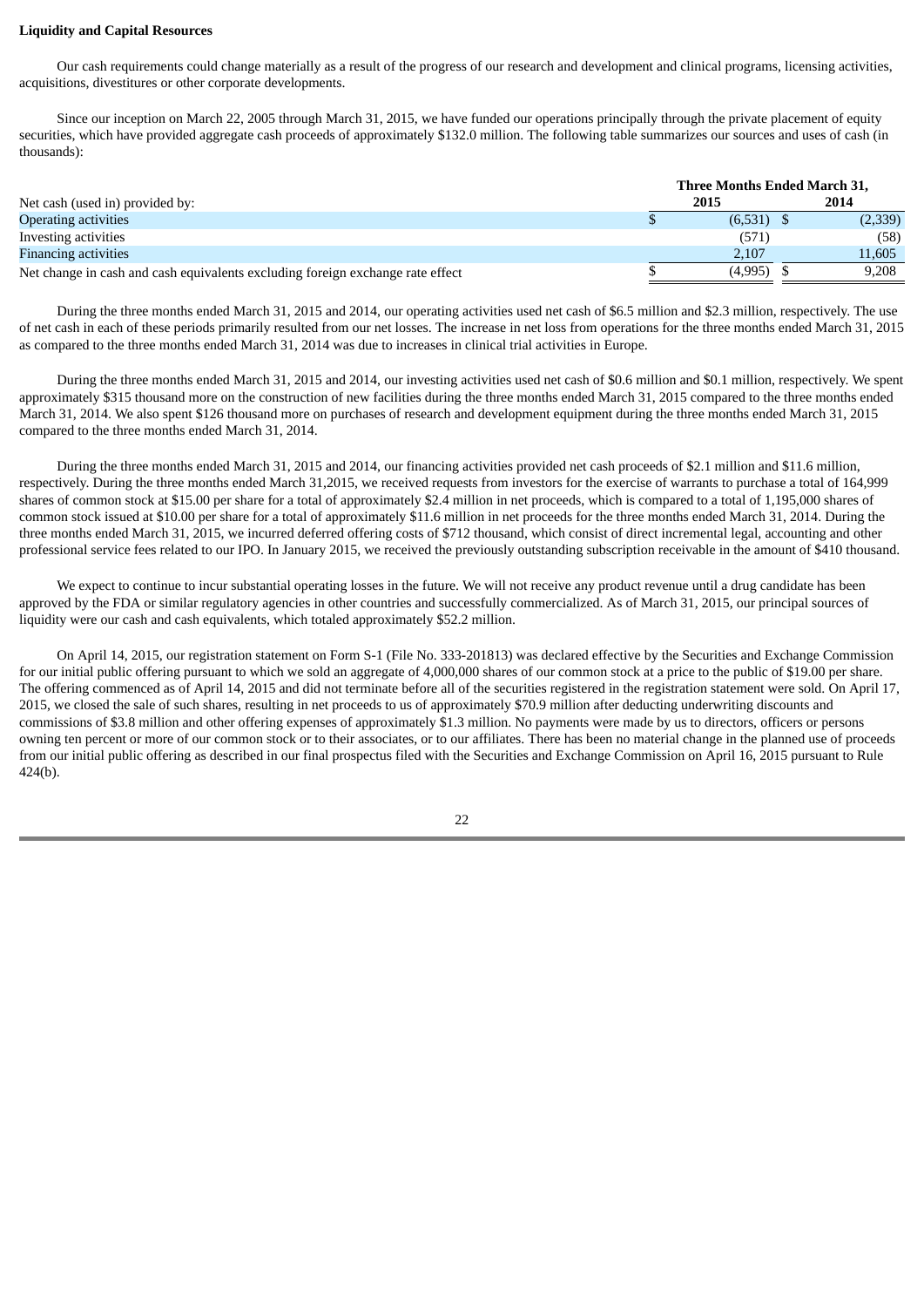### **Contractual Obligations and Commitments**

On January 12, 2008, we entered a lease agreement to lease our facility in Austin, Texas. On September 15, 2010, we entered into a second lease agreement to lease additional space in Austin, Texas. On March 20, 2014, we extended the lease for an additional 21 months on the same terms and rental rates as the current lease. Rent expense was \$105 thousand and \$101 thousand for the three months ended March 31, 2015 and 2014, respectively. On February 28, 2015, we extended the lease for another 4 years. The future minimum lease payments are as follows as of March 31, 2015 (in thousands):

| Less than                        |  |       |  |      |  |           |  | More than   |                                |
|----------------------------------|--|-------|--|------|--|-----------|--|-------------|--------------------------------|
| <b>Contractual Obligations</b>   |  | Total |  | Year |  | - 3 Years |  | 3 - 5 Years | 5 Years                        |
| <b>Operating facility leases</b> |  | 1,784 |  | 437  |  | 914       |  | 433         |                                |
| Total contractual obligations    |  | 1.784 |  | 437  |  | 914       |  | 433         | $\overbrace{\hspace{25mm}}^{}$ |

#### **Off-Balance Sheet Arrangements**

Since inception, we have not engaged in any off-balance sheet activities, including the use of structured finance, special purpose entities or variable interest entities.

### <span id="page-22-0"></span>**Item 3. Quantitative and Qualitative Disclosure of Market Risks**

The Company is not currently exposed to material market risk arising from financial instruments, changes in interest rates or commodity prices, or fluctuations in foreign currencies. The Company has no need to hedge against any of the foregoing risks and therefore currently engages in no hedging activities.

### <span id="page-22-1"></span>**Item 4. Controls and Procedures**

Management's Evaluation of our Disclosure Controls and Procedures

As of the end of the period covered by this Quarterly Report on Form 10-Q, an evaluation was carried out by the Company's management, with the participation of the Chief Executive Officer and Principal Financial Officer, of the effectiveness of the Company's disclosure controls and procedures, as defined in Rule 13a-15(e) and 15d-15(e) under the Securities Exchange Act of 1934. Based on such evaluation, the Chief Executive Officer and Principal Financial Officer concluded that the Company's disclosure controls and procedures are effective to ensure that information required to be disclosed in the reports the Company files or furnishes under the Securities Exchange Act of 1934 is recorded, processed, summarized and reported within the time periods specified in the SEC's rules and regulations, and are operating in an effective manner.

#### **Changes in Internal Control**

There were no changes in our internal control over financial reporting identified in management's evaluation pursuant to Rules 13a-15(d) or 15d-15(d) of the Exchange Act during the period covered by this Quarterly Report on Form 10-Q that materially affected, or are reasonably likely to materially affect, our internal control over financial reporting.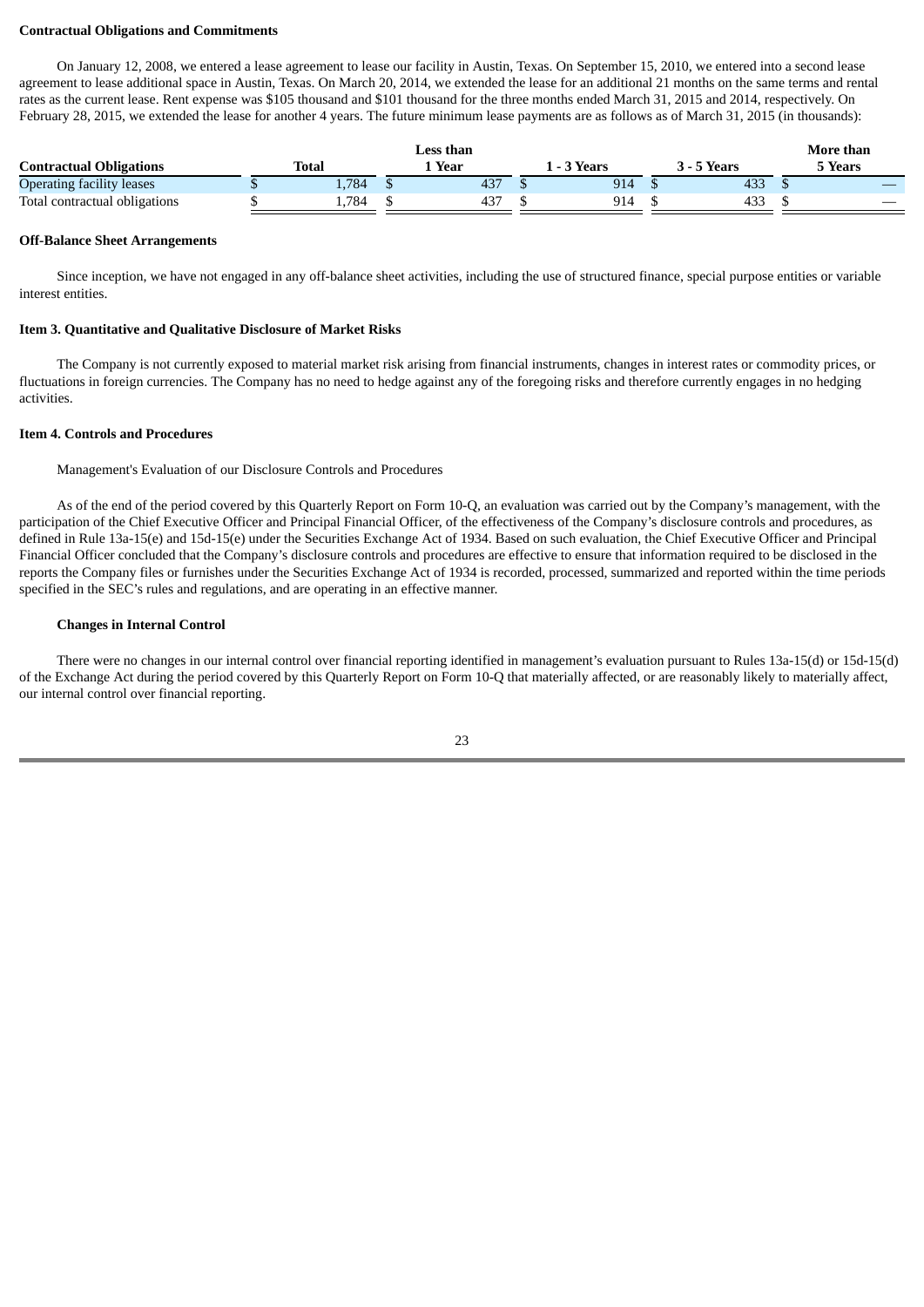### **Limitations on Effectiveness of Controls and Procedures**

In designing and evaluating the disclosure controls and procedures, management recognizes that any controls and procedures, no matter how well designed and operated, can provide only reasonable assurance of achieving the desired control objectives. In addition, the design of disclosure controls and procedures must reflect the fact that there are resource constraints and that management is required to apply judgment in evaluating the benefits of possible controls and procedures relative to their costs.

#### **PART II - OTHER INFORMATION**

#### <span id="page-23-0"></span>**Item 1. Legal Proceedings**

We are not currently a part to any material litigating or other material legal proceedings.

#### <span id="page-23-1"></span>**Item 1A. Risk Factors**

There have been no material changes in the risk factors previously disclosed in our final prospectus filed on April 16, 2015.

### <span id="page-23-2"></span>**Item 2. Unregistered Sale of Equity Securities and Use of Proceeds**

### *(a) Recent Sales of Unregistered Equity Securities*

During the period between January 1, 2015 and March 31, 2015, seven investors exercised warrants to purchase a total of 164,999 shares of common stock at price of \$15.00 per share for a total of approximately \$2.4 million in net proceeds from these exercised warrants.

During the period between January 1, 2015 through March 31, 2015, one option holder exercised 15,000 options at an exercise price of \$0.55 per share for total proceeds to the Company of approximately \$8,000.

### *(b) Use of Proceeds from IPO*

On April 14, 2015, our registration statement on Form S-1 (File No. 333-201813) was declared effective by the Securities and Exchange Commission for our initial public offering pursuant to which we sold an aggregate of 4,000,000 shares of our common stock at a price to the public of \$19.00 per share. W.R. Hambrecht + Co., Inc. acted as the sole underwriter. The offering commenced as of April 14, 2015 and did not terminate before all of the securities registered in the registration statement were sold. On April 17, 2015, we closed the sale of such shares, resulting in net proceeds to us of approximately \$70.9 million after deducting underwriting discounts and commissions of \$3.8 million and other offering expenses of approximately \$1.3 million. No payments were made by us to directors, officers or persons owning ten percent or more of our common stock or to their associates, or to our affiliates.

There has been no material change in the planned use of proceeds from our initial public offering as described in our final prospectus filed with the Securities and Exchange Commission on April 16, 2015 pursuant to Rule 424(b). We are holding the balance of the net proceeds from the IPO in our CIBC USD account. As of May 27, 2015, we have not used any of the net offering proceeds.

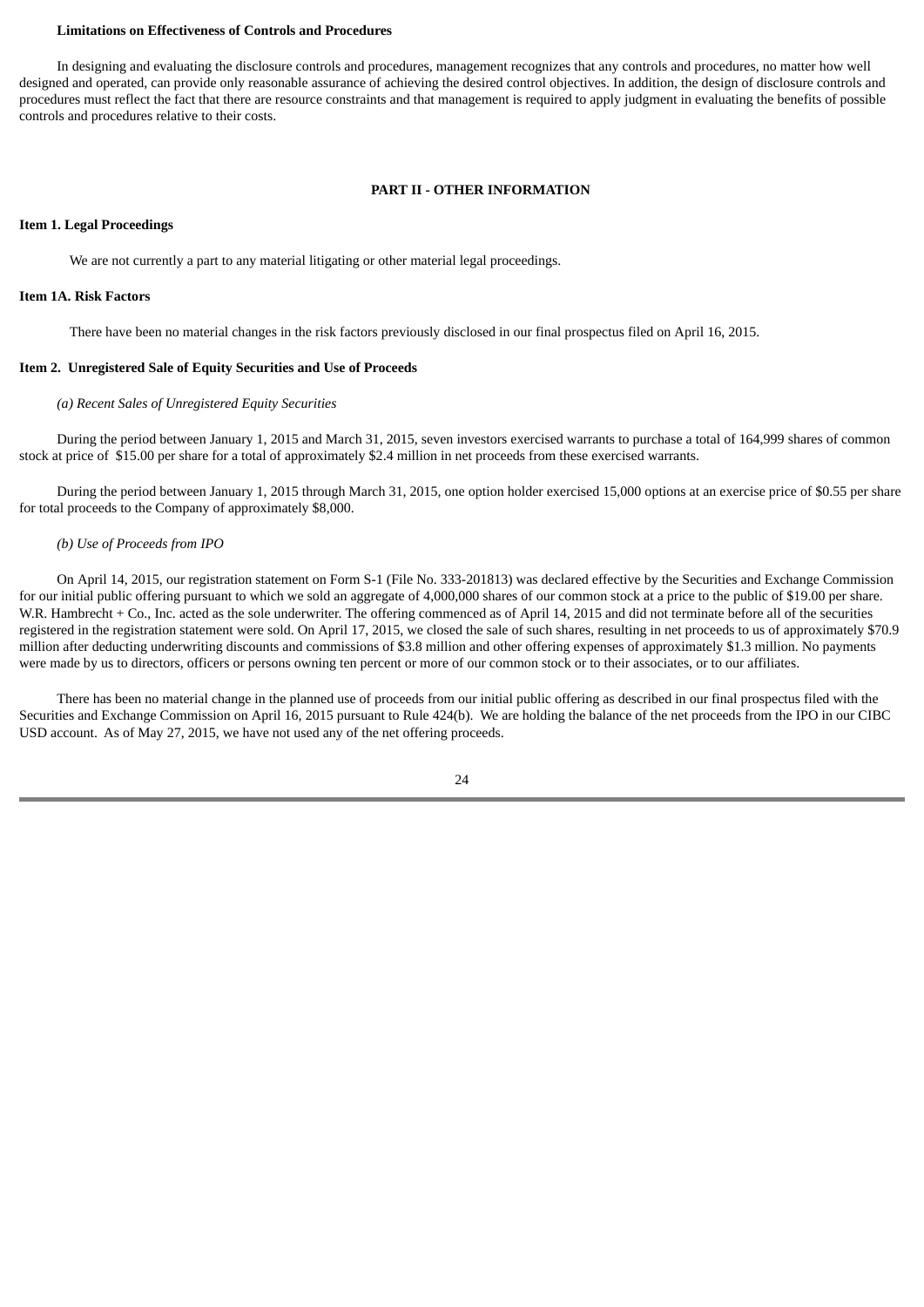### <span id="page-24-0"></span>**Item 3. Defaults upon Senior Securities**

Not Applicable.

### <span id="page-24-1"></span>**Item 4. Mine Safety Disclosures**

Not Applicable.

### <span id="page-24-2"></span>**Item 5. Other Information.**

Not Applicable.

### <span id="page-24-3"></span>**Item 6. Exhibits.**

- 31.1\* Certification of Principal Executive Officer Required Under Rule 13a-14(a) and 15d-14(a) of the Securities Exchange Act of 1934, as amended.
- 31.2\* Certification of Principal Financial Officer Required Under Rule 13a-14(a) and 15d-14(a) of the Securities Exchange Act of 1934, as amended.
- 32.1\*\* Certification of Principal Executive Officer and Principal Financial Officer Required Under Rule 13a-14(b) of the Securities Exchange Act of 1934, as amended, and 18 U.S.C. §1350.

### \*Exhibits filed herewith.

\*\*Exhibits furnished herewith.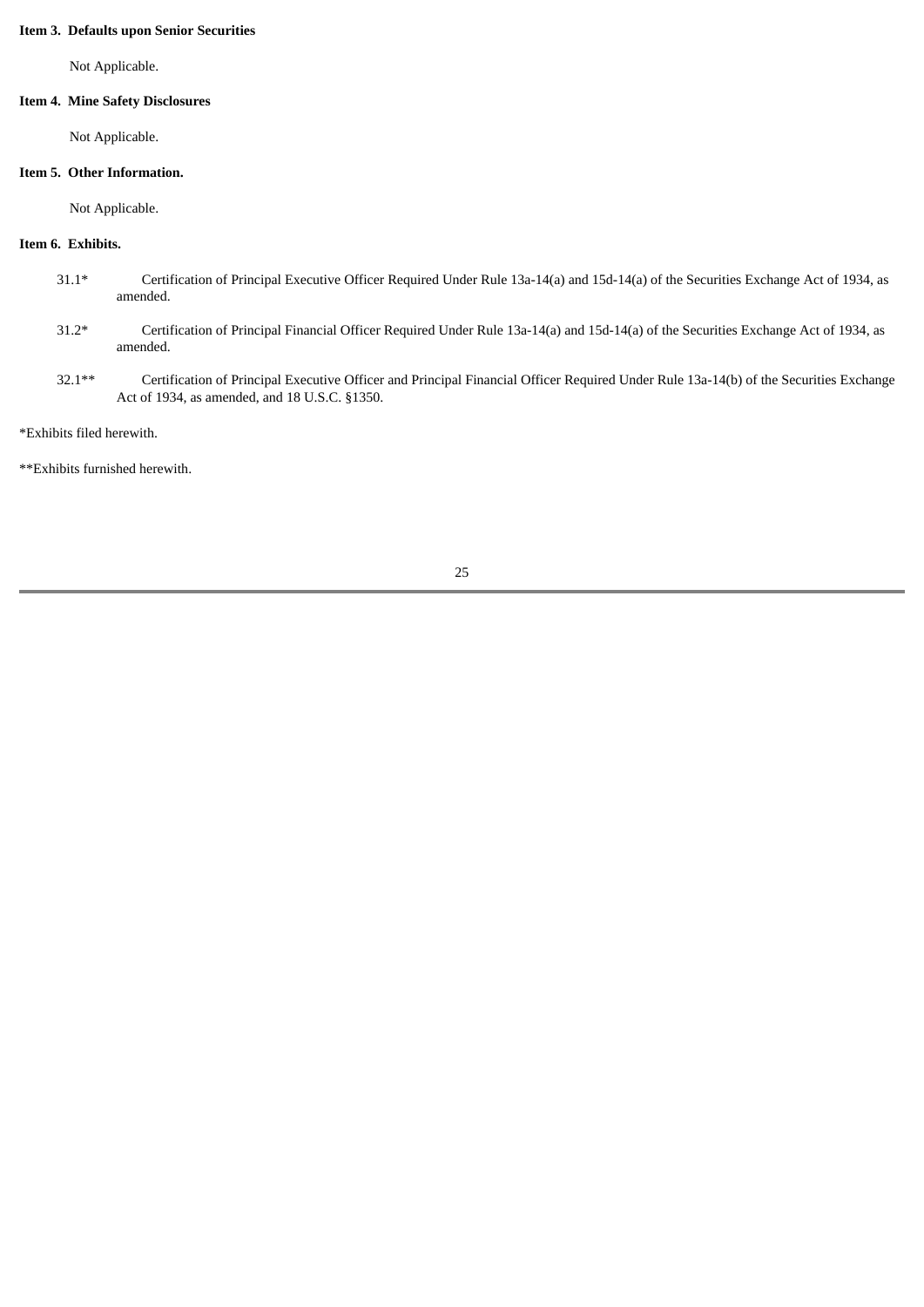<span id="page-25-0"></span>Pursuant to the requirements of the Securities Exchange Act of 1934, the registrant has duly caused this report to be signed on its behalf by the undersigned, thereunto duly authorized.

Date: May 27, 2015 **XBIOTECH INC.** 

By: /s/ John Simard

John Simard President, Chief Executive Officer and Director (*Principal Executive Officer*)

Queena Han Vice President, Finance and Human Resources, and Secretary (*Principal Financial Officer and Principal Accounting Officer*)

26

Date: May 27, 2015 By: /s/ Queena Han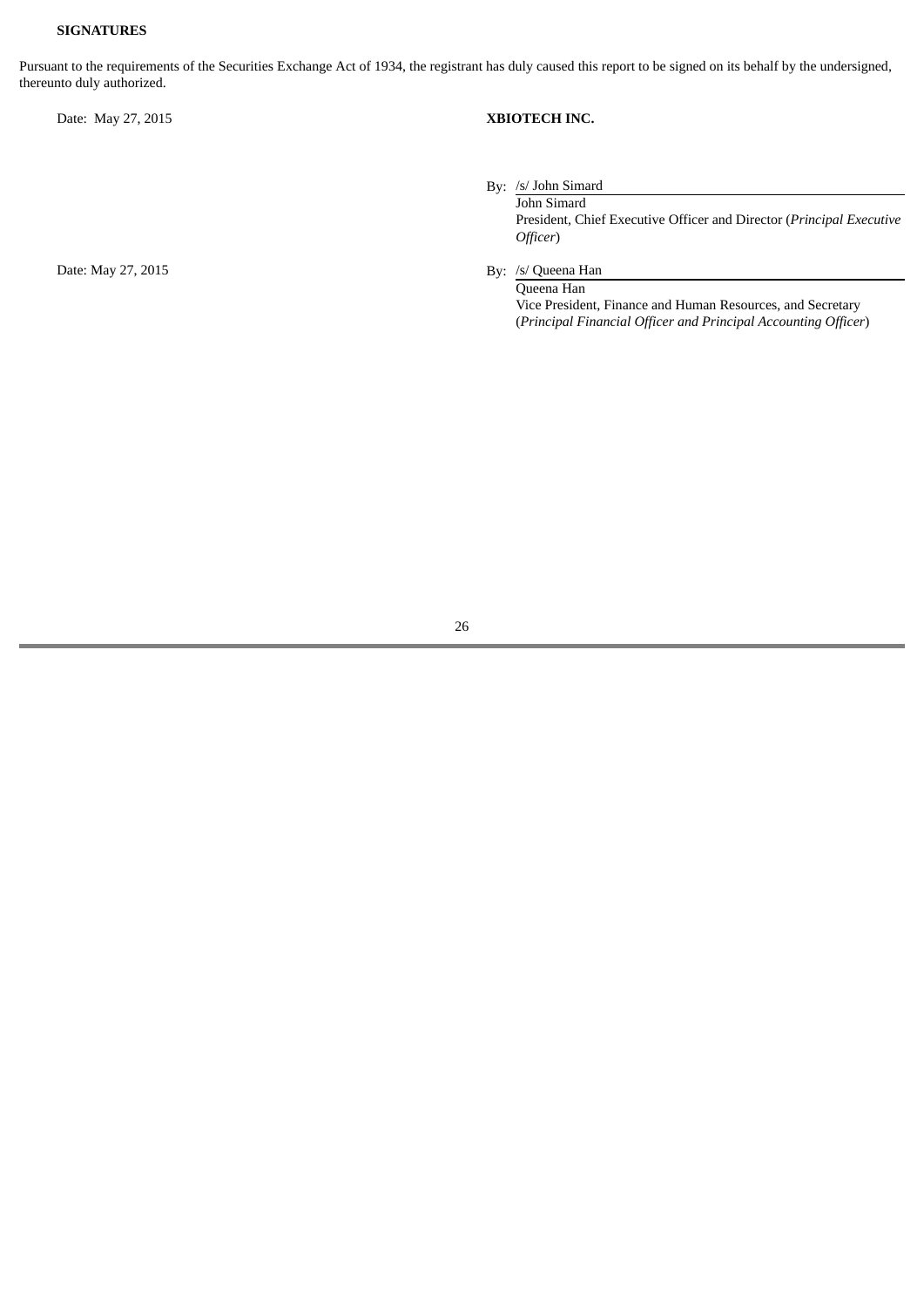j.

<span id="page-26-0"></span>

| Exhibit<br>Number | <b>Description of Document</b>                                                                                                                                                            |
|-------------------|-------------------------------------------------------------------------------------------------------------------------------------------------------------------------------------------|
| $31.1*$           | Certification of Principal Executive Officer Required Under Rule 13a-14(a)<br>and 15d-14(a) of the Securities Exchange Act of 1934, as amended.                                           |
| $31.2*$           | Certification of Principal Financial Officer Required Under Rule 13a-14(a)<br>and 15d-14(a) of the Securities Exchange Act of 1934, as amended.                                           |
| $32.1**$          | Certification of Principal Executive Officer and Principal Financial Officer<br>Required Under Rule 13a-14(b) of the Securities Exchange Act of 1934, as<br>amended, and 18 U.S.C. §1350. |

\*Exhibits filed herewith.

\*\*Exhibits furnished herewith.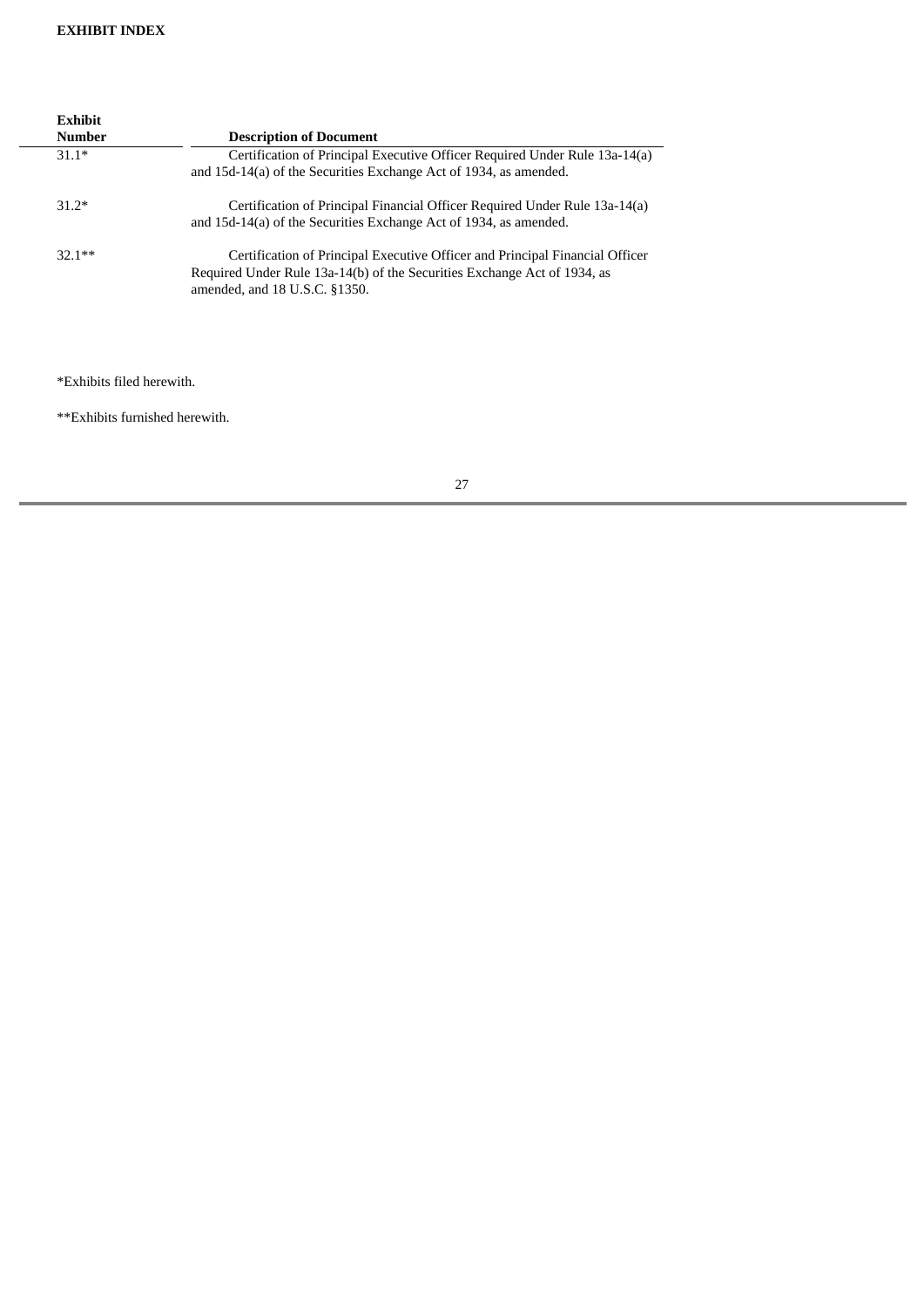### **CERTIFICATION**

### I, John Simard, certify that:

1. I have reviewed this quarterly report on Form 10-Q of XBiotech Inc.;

2. Based on my knowledge, this report does not contain any untrue statement of a material fact or omit to state a material fact necessary to make the statements made, in light of the circumstances under which such statements were made, not misleading with respect to the period covered by this report;

3. Based on my knowledge, the financial statements, and other financial information included in this report, fairly present in all material respects the financial condition, results of operations and cash flows of the registrant as of, and for, the periods presented in this report;

4. The registrant's other certifying officer and I are responsible for establishing and maintaining disclosure controls and procedures (as defined in Exchange Act Rules 13a-15(e) and 15d-15(e)) for the registrant and have:

a) Designed such disclosure controls and procedures, or caused such disclosure controls and procedures to be designed under our supervision, to ensure that material information relating to the registrant, including its consolidated subsidiaries, is made known to us by others within those entities, particularly during the period in which this report is being prepared;

b) Evaluated the effectiveness of the registrant's disclosure controls and procedures and presented in this report our conclusions about the effectiveness of the disclosure controls and procedures, as of the end of the period covered by this report based on such evaluation; and

c) Disclosed in this report any change in the registrant's internal control over financial reporting that occurred during the registrant's most recent fiscal quarter (the registrant's fourth fiscal quarter in the case of an annual report) that has materially affected, or is reasonably likely to materially affect, the registrant's internal control over financial reporting; and

5. The registrant's other certifying officer and I have disclosed, based on our most recent evaluation of internal control over financial reporting, to the registrant's auditors and the audit committee of the registrant's board of directors (or persons performing the equivalent functions):

a) All significant deficiencies and material weaknesses in the design or operation of internal control over financial reporting which are reasonably likely to adversely affect the registrant's ability to record, process, summarize and report financial information; and

b) Any fraud, whether or not material, that involves management or other employees who have a significant role in the registrant's internal control over financial reporting.

Date: May 27, 2015

/s/ John Simard John Simard Chief Executive Officer and President (Principal Executive Officer)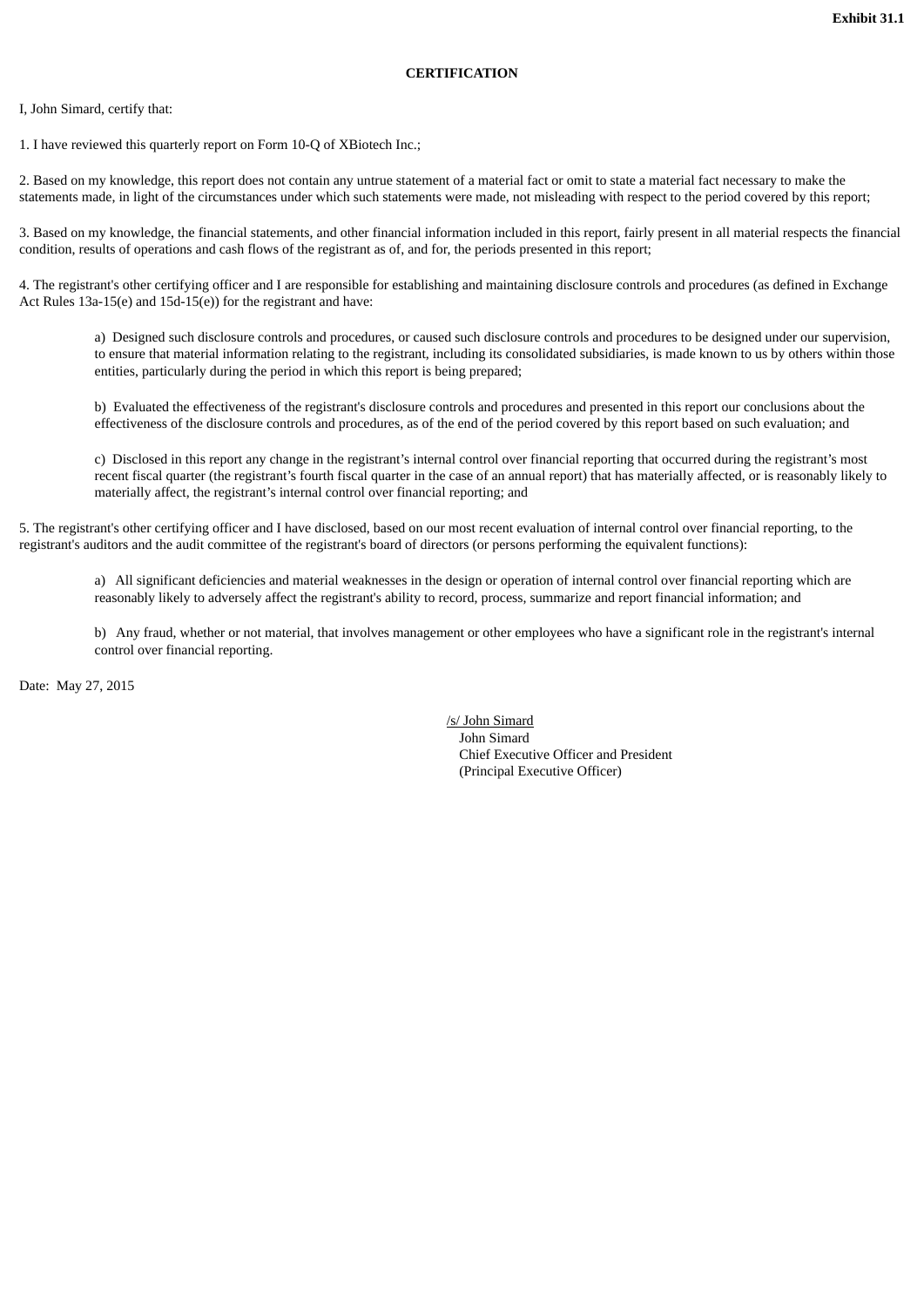### **CERTIFICATION**

### I, Queena Han, certify that:

1. I have reviewed this quarterly report on Form 10-Q of XBiotech Inc.;

2. Based on my knowledge, this report does not contain any untrue statement of a material fact or omit to state a material fact necessary to make the statements made, in light of the circumstances under which such statements were made, not misleading with respect to the period covered by this report;

3. Based on my knowledge, the financial statements, and other financial information included in this report, fairly present in all material respects the financial condition, results of operations and cash flows of the registrant as of, and for, the periods presented in this report;

4. The registrant's other certifying officer and I are responsible for establishing and maintaining disclosure controls and procedures (as defined in Exchange Act Rules 13a-15(e) and 15d-15(e)) for the registrant and have:

a) Designed such disclosure controls and procedures, or caused such disclosure controls and procedures to be designed under our supervision, to ensure that material information relating to the registrant, including its consolidated subsidiaries, is made known to us by others within those entities, particularly during the period in which this report is being prepared;

b) Evaluated the effectiveness of the registrant's disclosure controls and procedures and presented in this report our conclusions about the effectiveness of the disclosure controls and procedures, as of the end of the period covered by this report based on such evaluation; and

c) Disclosed in this report any change in the registrant's internal control over financial reporting that occurred during the registrant's most recent fiscal quarter (the registrant's fourth fiscal quarter in the case of an annual report) that has materially affected, or is reasonably likely to materially affect, the registrant's internal control over financial reporting; and

5. The registrant's other certifying officer and I have disclosed, based on our most recent evaluation of internal control over financial reporting, to the registrant's auditors and the audit committee of the registrant's board of directors (or persons performing the equivalent functions):

a) All significant deficiencies and material weaknesses in the design or operation of internal control over financial reporting which are reasonably likely to adversely affect the registrant's ability to record, process, summarize and report financial information; and

b) Any fraud, whether or not material, that involves management or other employees who have a significant role in the registrant's internal control over financial reporting.

Date: May 27, 2015

/s/Queena Han Vice President, Finance and Human Resources and Secretary (Principal Financial Officer)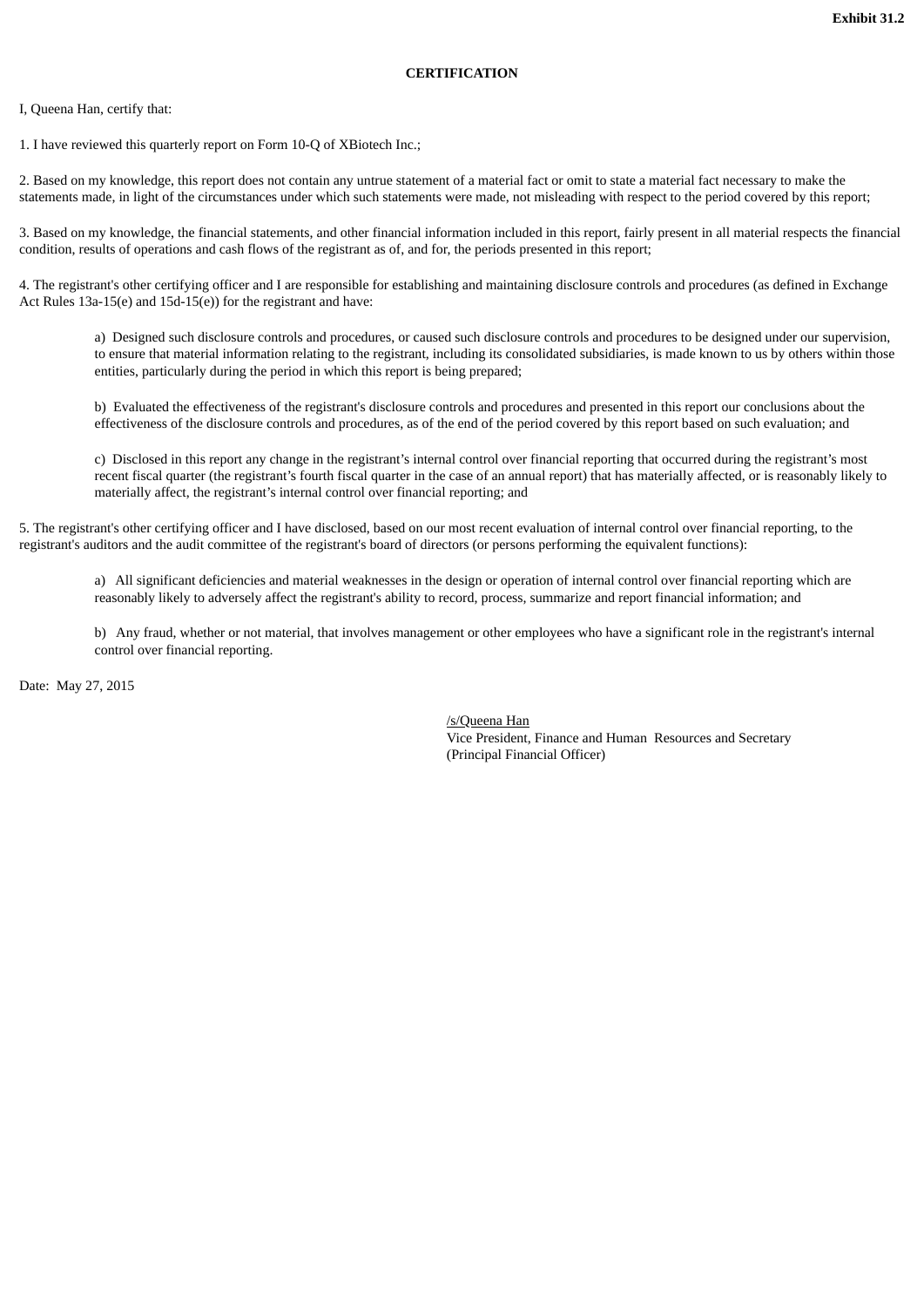### **CERTIFICATION PURSUANT TO 18 U.S.C. SECTION 1350, AS ADOPTED PURSUANT TO SECTION 906 OF THE SARBANES-OXLEY ACT OF 2002**

In connection with the Quarterly Report of XBiotech Inc. (the "Company") on Form 10-K for the period ended March 31, 2015 as filed with the Securities and Exchange Commission on the date hereof (the "Report"), I, John Simard, Chief Executive Officer and President of the Company, certify, pursuant to 18 U.S.C. §1350, as adopted pursuant to §906 of the Sarbanes-Oxley Act of 2002, that to the best of my knowledge:

(1) The Report fully complies with the requirements of section 13(a) or 15(d) of the Securities Exchange Act of 1934; and

(2) The information contained in the Report fairly presents, in all material respects, the financial condition and results of operations of the Company.

/s/**JOHN SIMARD** John Simard Chief Executive Officer and President (Principal Executive Officer) May 27, 2015

This certification accompanies this Report pursuant to Section 906 of the Sarbanes-Oxley Act of 2002 and shall not be deemed filed by the Company for purposes of Section 18 of the Securities Exchange Act of 1934, as amended.